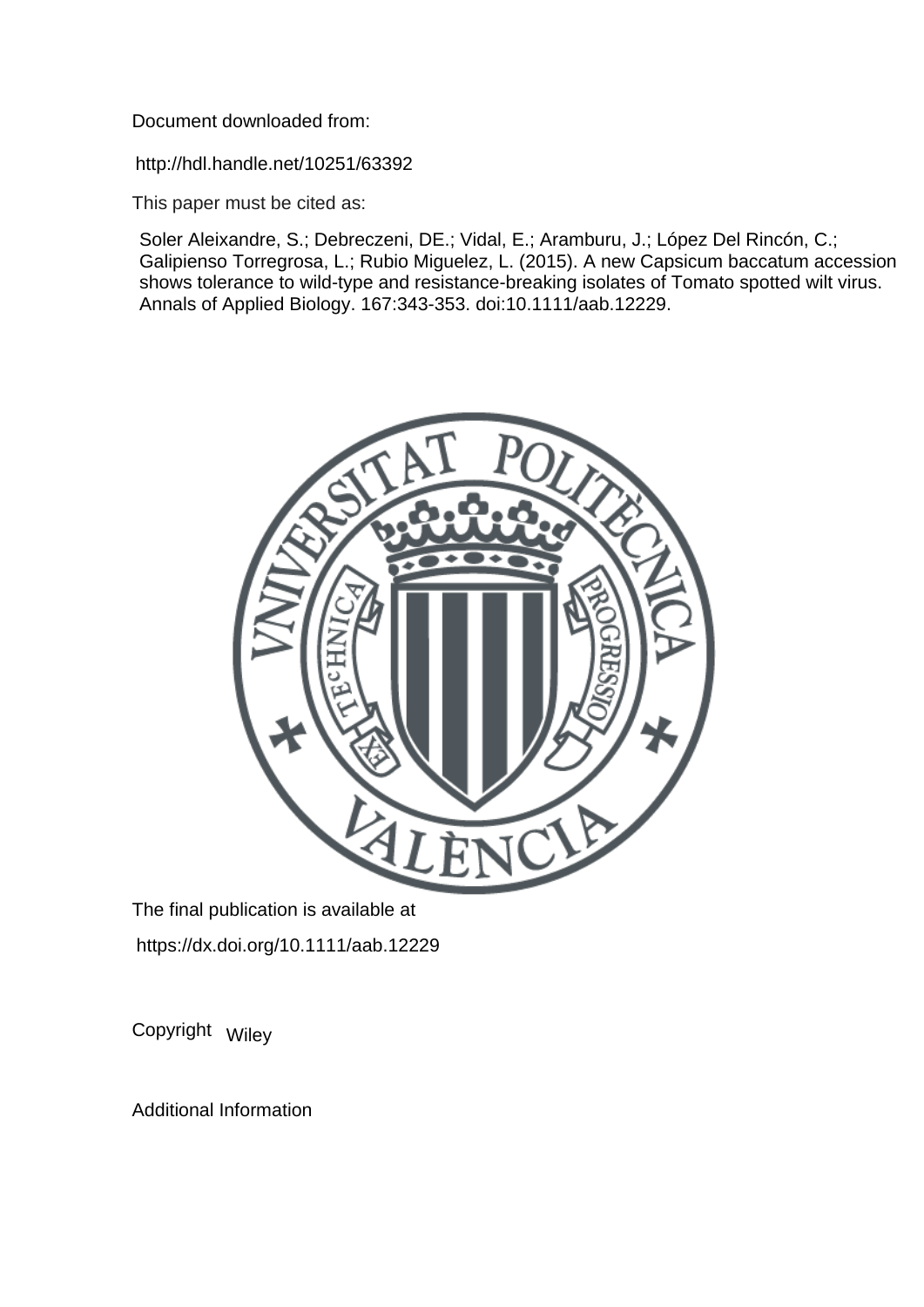| $\overline{2}$ | resistance-breaking isolates of Tomato spotted wilt virus                                                                                                |
|----------------|----------------------------------------------------------------------------------------------------------------------------------------------------------|
|                |                                                                                                                                                          |
| 3              | S. Soler <sup>1</sup> ‡, D. E. Debreczeni <sup>2</sup> ‡, E. Vidal <sup>2</sup> , J. Aramburu, C. López <sup>1</sup> , L. Galipienso <sup>2,3</sup> , L. |
| $\overline{4}$ | Rubio $^{2,3}$                                                                                                                                           |
| 5              | <sup>1</sup> Instituto de Conservación y Mejora de la Agrodiversidad Valenciana, Universitat Politècnica                                                 |
| 6              | de Valencia (COMAV-UPV,46022 Valencia, Spain                                                                                                             |
| $\overline{7}$ | <sup>2</sup> Instituto Valenciano de Investigaciones Agrarias (IVIA), 46113 Moncada, Valencia, Spain                                                     |
| $8\,$          | <sup>3</sup> Euro-Mediterranean Institute of Science and Technology (IEMEST), 90139 Palermo, Italy                                                       |
| 9              | #These authors contributed equally to this work.                                                                                                         |
| 10             | Running head: Resistance and tolerance of a new pepper accession to TSWV                                                                                 |
| 11             | Key words: plant breeding, pepper, resistance, TSWV, Tospovirus, Bunyaviridae, Kaplan-                                                                   |
| 12             | Meier, fitness                                                                                                                                           |
| 13             | Correspondence                                                                                                                                           |
| 14             | L. Rubio, Instituto Valenciano de Investigaciones Agrarias, 46113 Moncada, Valencia, Spain.                                                              |
| 15             | E-mail: lrubio@ivia.es                                                                                                                                   |
| 16             |                                                                                                                                                          |
| 17             |                                                                                                                                                          |
|                |                                                                                                                                                          |
|                |                                                                                                                                                          |
|                |                                                                                                                                                          |
|                |                                                                                                                                                          |
|                |                                                                                                                                                          |
|                |                                                                                                                                                          |
|                |                                                                                                                                                          |
|                |                                                                                                                                                          |
|                |                                                                                                                                                          |
|                |                                                                                                                                                          |
|                |                                                                                                                                                          |
|                |                                                                                                                                                          |
|                |                                                                                                                                                          |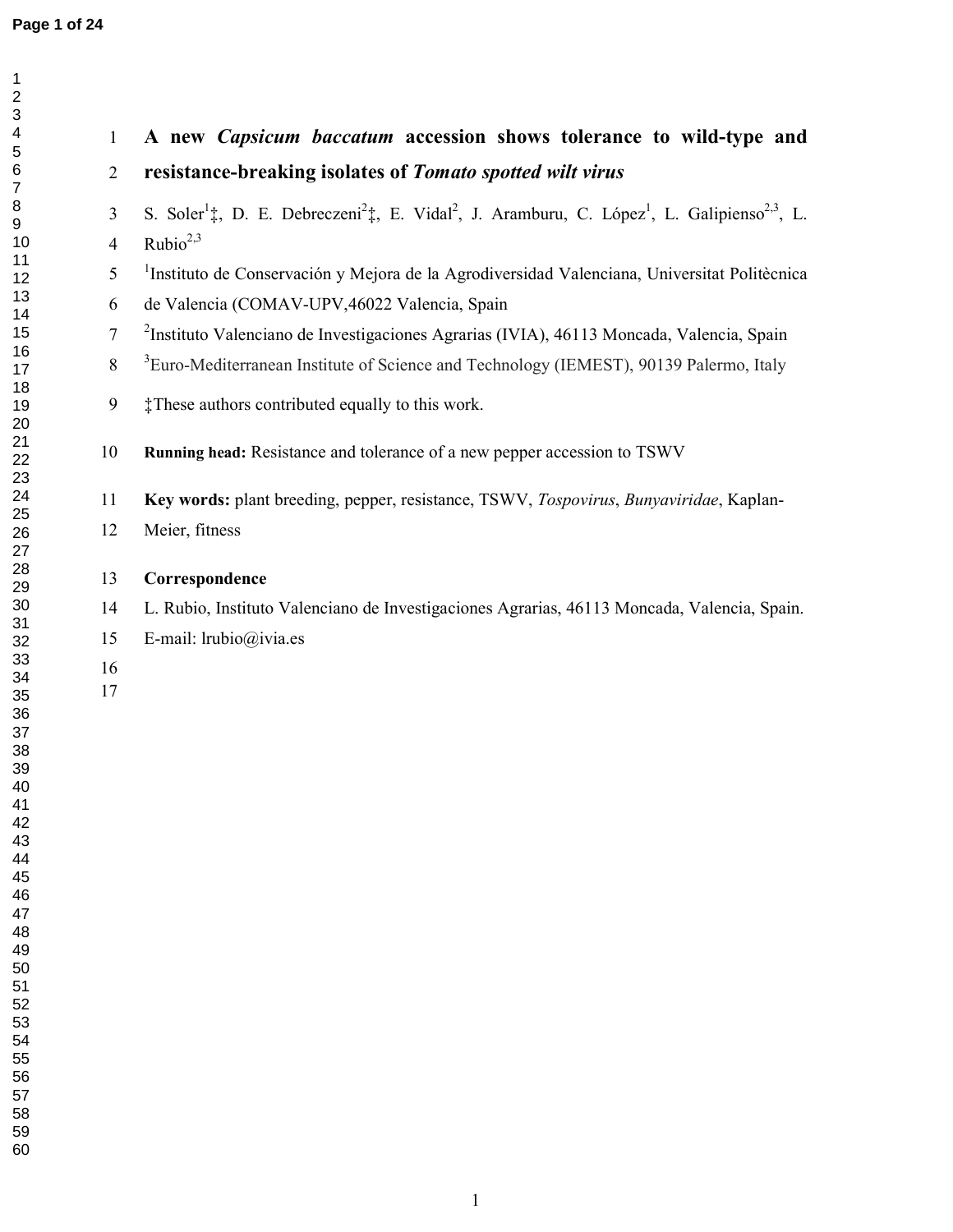#### **Abstract**

*Tomato spotted wilt virus* (TSWV) causes economically important losses in many crops, 20 worldwide. In pepper (*Capsicum annuum*), the best method for disease control has been 21 breeding resistant cultivars by introgression of gene *Tsw* from *C. chinense*. However, this 22 resistance has two drawbacks: I) it is not efficient if plants are infected at early growth stages 23 and under prolonged high temperatures, and II) it is rapidly overcome by TSWV evolution. In 24 this work, we selected and evaluated a new accession from *C. baccattum*, named PIM26-1, by 25 using a novel approach consisting in measuring how three parameters related to virus 26 infection changed over time, in comparison to a susceptible pepper variety (Negral) and a 27 resistant (with *Tsw*) accession (PI-159236): 1) The level of resistance to virus accumulation 28 was estimated as an opposite to absolute fitness,  $W = e^r$ , being r the viral multiplication rate 29 calculated by quantitative RT-PCR; 2); the level of resistance to virus infection was estimated 30 as the Kaplan-Meier survival time for no infection by using DAS-ELISA to identify TSWV-31 infected plants; 3) the level of tolerance was estimated as the Kaplan-Meier survival time for 32 no appearance of severe symptoms. Our results showed that the levels of both resistance 33 parameters against TSWV wild type (WT) and *Tsw*-resistance breaking (TBR) isolates were 34 higher in PIM26-1 than in the susceptible pepper variety Negral and similar to the resistant 35 variety PI-159236 against the TBR isolate. However, PIM26-1 showed a very high tolerance 36 (none of the plants developed severe symptoms) to the WT and TBR isolates in contrast to 37 Negral for WT and TBR or PI-159236 for TBR (most TSWV-inoculated plants developed 38 severe symptoms). All this indicate that the new accession PIM26-1 is a good candidate for 39 breeding programs to avoid damages caused by TSWV TBR isolates in pepper.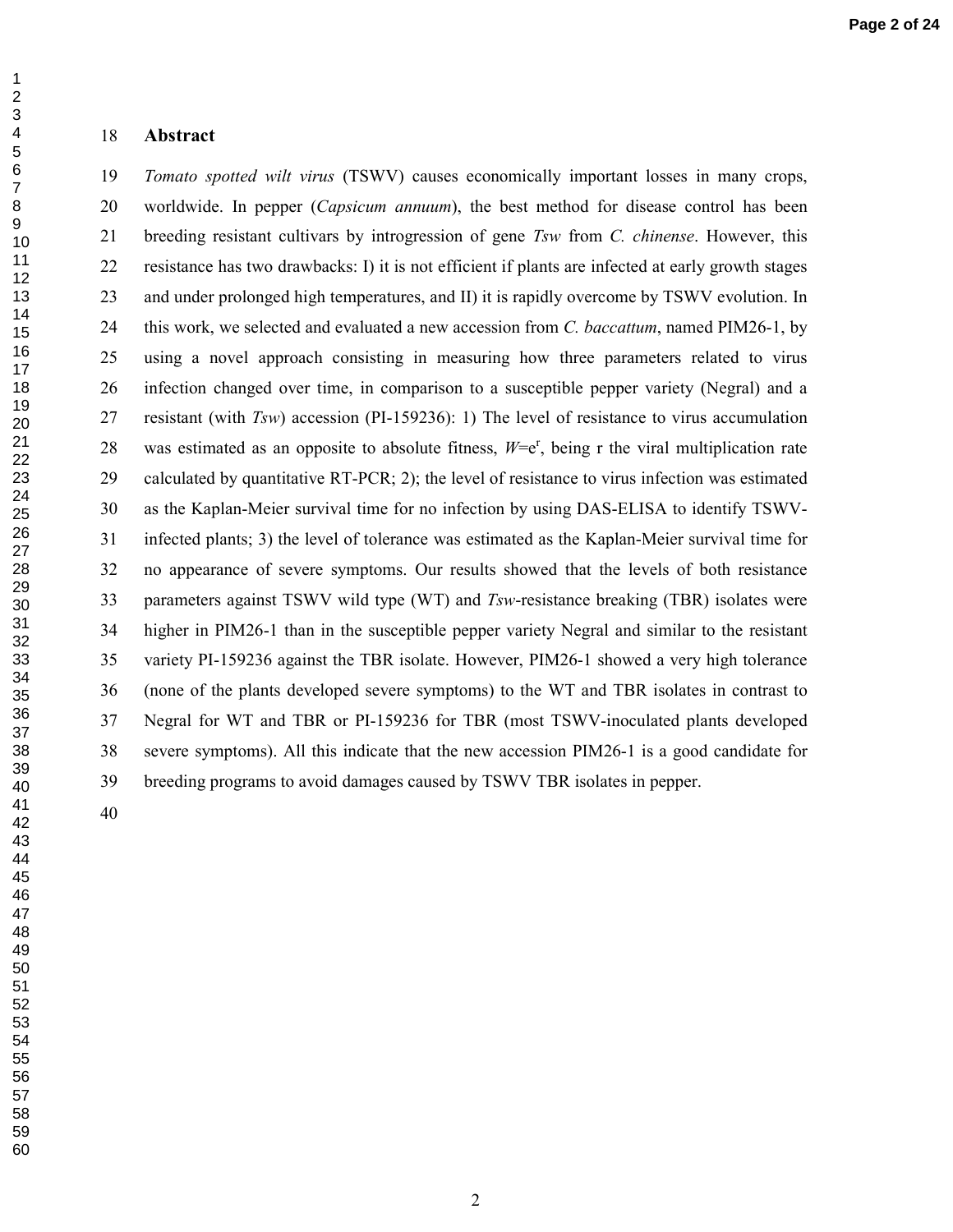#### **Introduction**

*Tomato spotted wilt virus* (TSWV), the type member of the genus *Tospovirus* of the family *Bunyaviridae*, is one of the most widespread and economically important plant virus affecting 44 many crops such as tomato, pepper, potato, tobacco, peanut, lettuce, bean and ornamental 45 species (Pappu et al. 2009, Turina et al. 2012). TSWV has a wide host range including more 46 than 1000 species and is transmitted in a persistent manner by several thrips species 47 (*Thysanoptera*: *Thripidae*), with *Frankliniella occidentalis* (Pergande) being its main vector 48 (Debreczeni et al. 2014, Whitfield et al. 2005).

49 TSWV virions are quasi-spherical composed of an outer membrane envelope derived 50 from the host, with two embedded viral-coded glycoproteins  $(G_N$  and  $G_C)$ . Inside there are 51 several copies of the RNA dependent RNA polymerase (RdRp) and nucleoproteines which 52 encapsidate the genome consisting of three negative-sense or ambisense RNA segments: 53 Segment L  $(\sim)$  kb) encodes a putative RNA-dependent RNA polymerase; segment M  $(\sim)$  kb) 54 encodes the cell-to-cell movement protein, NSm, and the precursor of surface glycoproteins, 55 G<sub>N</sub>/G<sub>C</sub>, involved in TSWV transmission by thrips; and segment S ( $\sim$ 3 kb) encodes a silencing 56 suppressor, NSs, and the nucleocapsid, N (Plyusnin et al. 2012).

57 In pepper (*Capsicum annuum*), symptoms caused by TSWV infection vary depending 58 on host genotype and include: stunting of the whole plant, chlorosis and necrosis of the new 59 growth, apical downward leaf curling, mosaic or necrotic lesions on leaves, stems and fruits. 60 The disease can cause the death of the plant or drastically reduce the proportion of marketable 61 fruits (Boiteux 1995, Moury and Verdin 2012, Soler et al. 1998).

62 Introgression of genes conferring resistance or tolerance against viruses in commercial 63 cultivars from wild relatives by plant breeding is considered the most efficient and simplest 64 strategy for viral disease control, despite of being a long and costly process (Lecoq et al. 65 2004). Resistance is considered a host characteristic hindering virus infection and/or 66 multiplication, whereas tolerance is considered a host characteristic allowing systemic viral 67 infection while developing milder symptoms than those of more sensitive hosts.

68 In spite of great efforts and investments in pepper breeding programs, in over seven 69 decades only the gene *Tsw*, identified in several *Capsicum chinense* accessions and mapped to 70 the chromosome 10, was found to confer resistance against a wide spectrum of TSWV 71 isolates (Jahn et al. 2000).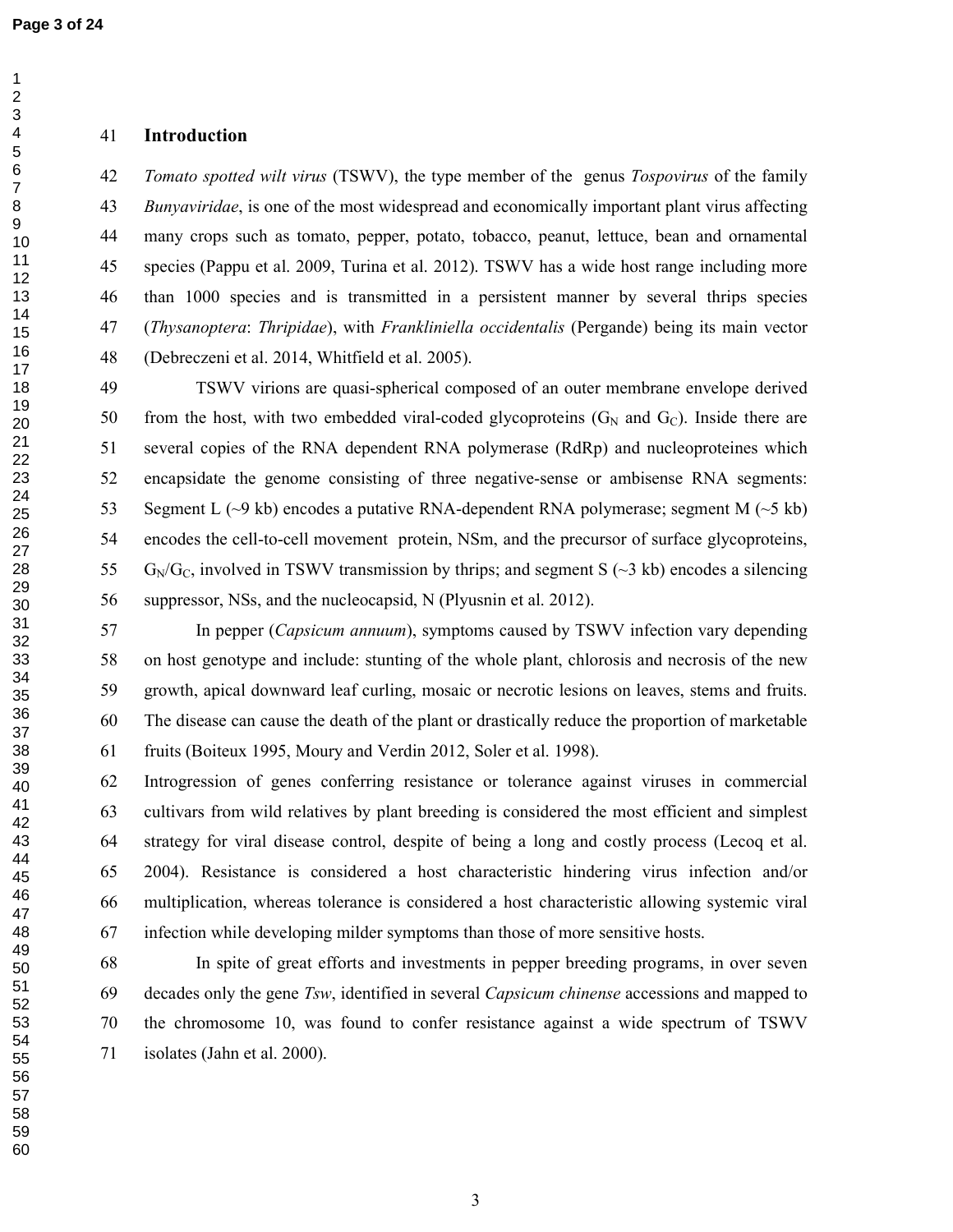72 Plants carrying the gene *Tsw* inoculated with TSWV show a hypersensitive response (HR) 73 consisting of a rapid plant cell death in and around the virus entry points to halt cell-to-cell 74 viral movement and avoid systemic infection (Soler et al. 1999). This is manifested as discrete 75 necrotic lesions followed by abscission of the inoculated leaves (Boiteux 1995).

76 However, *Tsw* fails to confer resistance in plants inoculated at early stages of 77 development and subjected to prolonged high temperatures (>30ºC)(Moury et al. 1998, Soler 78 et al. 1998, Soler et al. 1999). Another problem is due to the high evolutionary and adaptative 79 capacity of TSWV (López et al. 2011, Tentchev et al. 2011, Tsompana et al. 2005) that 80 allowed the emergence of resistance breaking isolates in many areas where resistant cultivars 81 have been grown (Boiteux and Nagata 1993, Hobbs et al. 1994, Margaria et al. 2004, Roggero 82 et al. 2002, Thomas $\Box$ Carroll and Jones 2003).

83 The incomplete effectiveness of the gene *Tsw* in pepper, and the great ability of the 84 virus to generate new virulent isolates have imposed the need to seek and evaluate new 85 sources of resistance or tolerance to TSWV. Although, most breeding programs are aimed to 86 find and implement absolute resistance (no viral infection), considering degrees of resistance 87 (reduction of virus infectivity and/or multiplication) and/or tolerance (reduction of symptom 88 severity) may be useful to rescue valuable phenotypes. This requires developing new 89 analytical tools to asses the level of resistance and tolerance.

90 In this work, a new accession of *C. baccatum*, PIM26-1, was evaluated for resistance 91 and tolerance to TSWV by measuring how different parameters related to the viral infection 92 changed over time. This accession did not suppose an improvement in terms of resistance 93 with respect to the accessions or cultivars with the gene *Tsw*. However, PIM26-1 was very 94 tolerant not only to TSWV wild type (WT) but also to *Tsw*-resistance-breaking (TBR) 95 isolates, which induce strong symptoms and damage in cultivars carrying the gene *Tsw*.

#### **Material and methods**

#### **Plants and viruses**

98 Three pepper accessions were selected from the germplasm collection from Institute for 99 Conservation and Improvement of Valencian Agrodiversity (COMAV) in Valencia, Spain: 100 PIM26-1 from *C. baccatum* L. (the new accession), PI-159236 from *C. chinense* (containing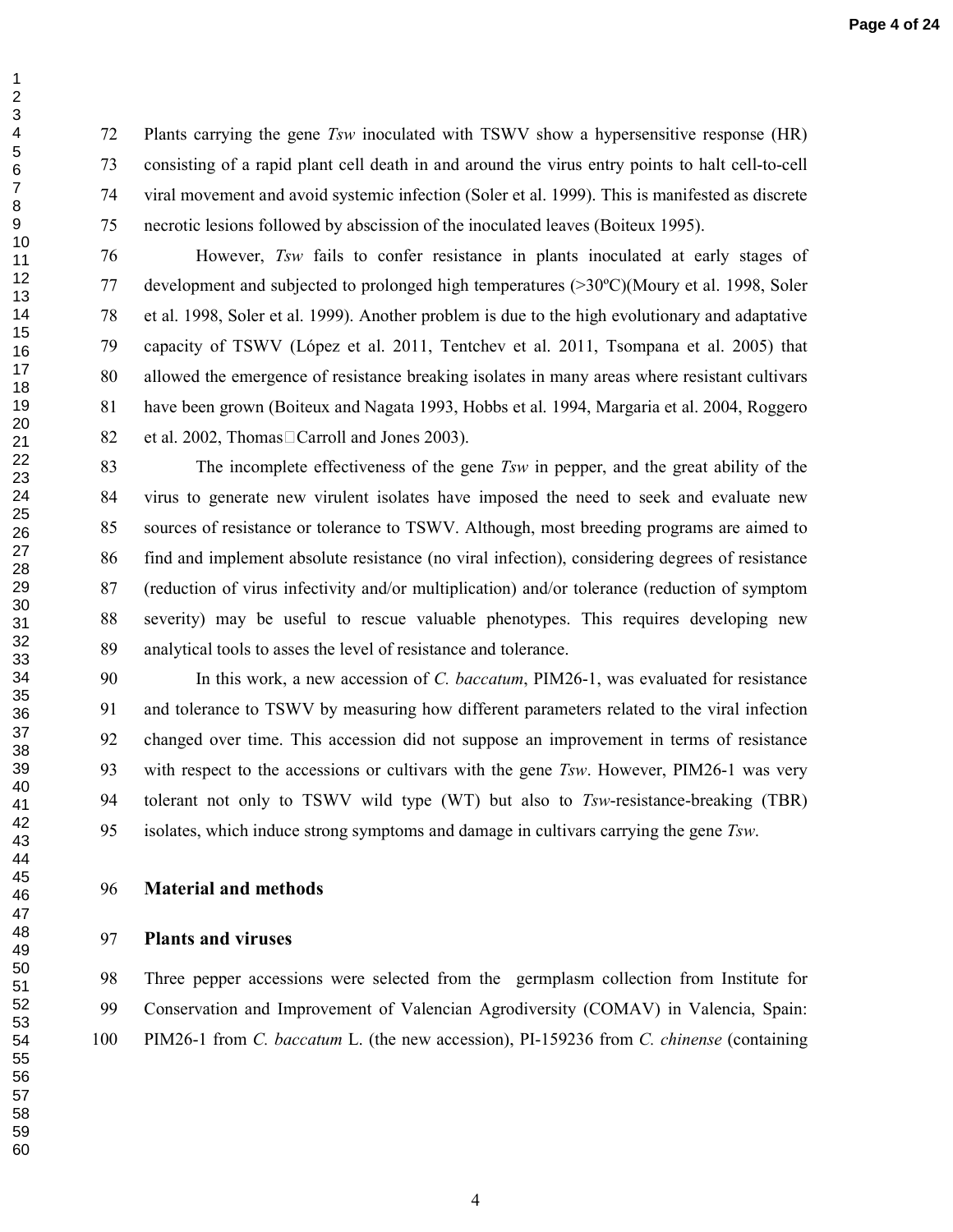101 gene *Tsw*), which was used as a resistant control*,* and Negral from *C. annuum*, which was 102 used as a susceptible and sensitive control.

103 Four TSWV isolates were recovered from a collection of biologically characterized 104 TSWV isolates obtained from pepper fields in Eastern Spain (Debreczeni et al. 2014), which 105 corresponded to two biotypes: Da1NL2, of biotype WT, Pilar 1, Alm1 and PC916, of biotype 106 TRB.

107 Mechanical inoculation of TSWV was performed by grinding 2 g of TSWV-infected 108 tomato leaf tissue in 20 ml of sodium phosphate buffer 0.1 M (pH 7), containing 0.2% of 109 sodium diethyldithiocarbamate trihydrate (DIECA) and 0.2% of carborundum (600 mesh). 110 This preparation was rubbed with cotton-bud sticks to pepper plants with the sixth leaf fully 111 expanded. Some plants were inoculated only with phosphate buffer and carborundum (mock-112 inoculation) or not inoculated to be used as negative controls and identify possible 113 pathological effects caused by their cultivation in the growth room.

114 Plants were maintained in a growth room with controlled environmental conditions of 115 25°C/18°C day/night temperature,  $60\%/95\%$  day/night relative humidity, and 60-85 µmol s<sup>-1</sup> 116 m<sup>-2</sup> of irradiance from Sylvania Grolux fluorescent tubes, and a 14 h-10 h light/dark 117 photoperiod.

#### **Evaluation of parameters related to viral infection**

119 Viral titer in plants was estimated by reverse transcription and quantitative polymerase chain 120 reaction (RT-qPCR) of total RNAs with primers 1M\_F (5'- 121 CCAACATGCCATCTGAAAAGC-3') and 1M R (5'-CAAATGCAGCTGACAGCAGTTT 122 -3') and the TaqMan<sup>®</sup>MGB probe  $P_U$  (5'-6FAM-TCTGAACTGGTCTATTCC-3'). Total 123 RNAs from 0.1 g of fresh leaf tissue from TSWV-infected and non-infected plants were 124 purified by using a phenol-chloroform protocol eluted in 20 µl of RNase-free water, treated 125 with RNase-free DNase(Turbo DNA-free, Ambion, Applied Biosystems, Austin, TX, USA), 126 measured in duplicate with the UV-Vis spectrophotometer Nanodrop 1000 (Thermo 127 Scientific, Waltham, MA, USA) and adjusted to 10 ng/ $\mu$ l to normalize the different 128 extractions (Debreczeni et al. 2011).

129 RT-qPCR was performed in a LightCycler®480 (Roche Molecular Diagnostics, 130 Indianapolis, IN, USA) using 25  $\mu$ L of a reaction mix containing 12.5  $\mu$ L LightCycler<sup>®</sup>480 131 Probe Master Mix (ROCHE), 4.38 µL of RNase-free water, 15 U RT Multiscribe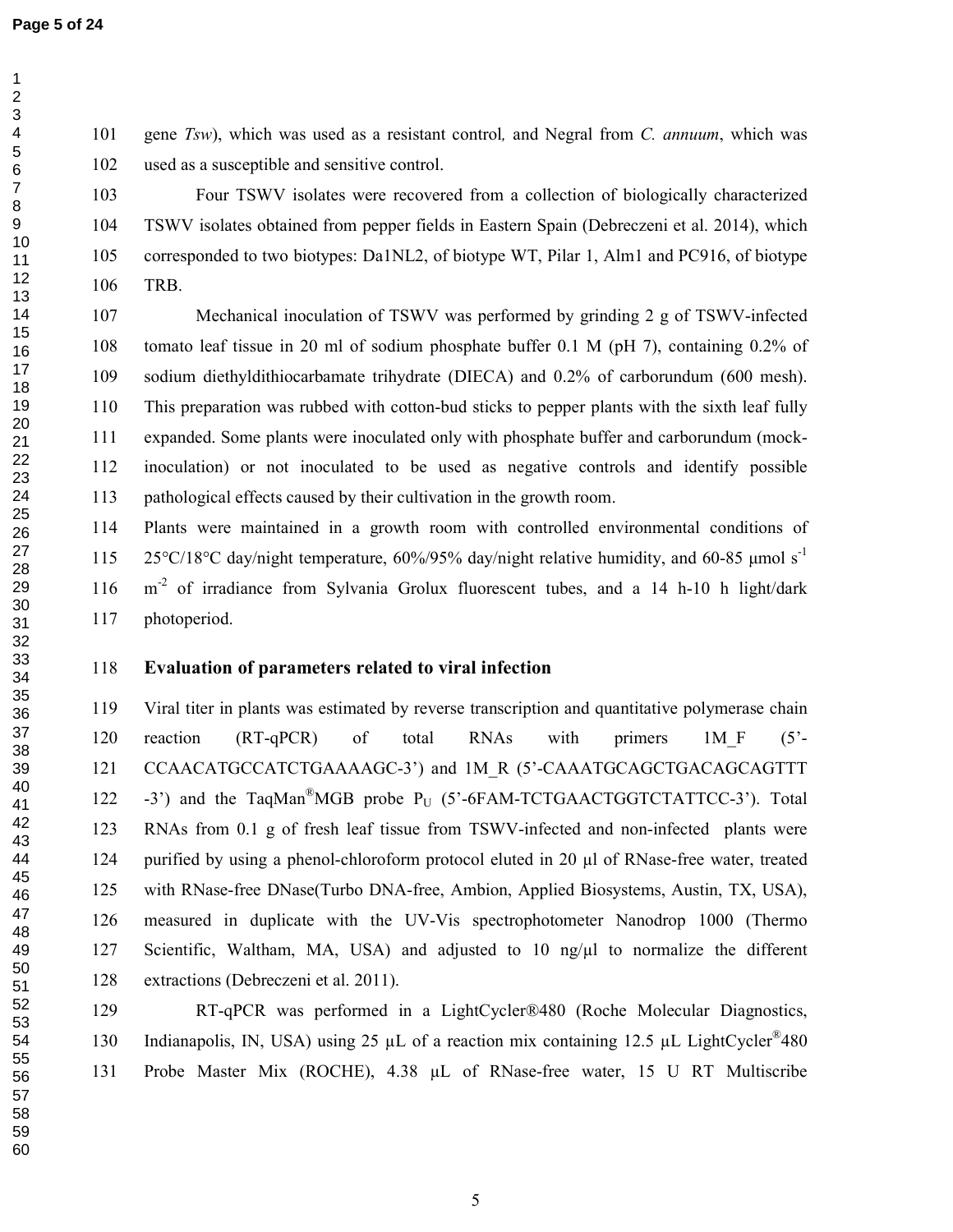132 ReverseTranscriptase (Life Technologies, Rockville, MD, USA), 2 U of RNase inhibitor 133 (Applied Biosystems, Foster City, CA, USA), 5 µM of each primer, 0.25 µM TaqMan®MGB 134 probe and 5 µL of total RNA. Cycling conditions consisted of reverse transcription at 48°C 135 for 30 min, incubation at 95ºC for 10 min and 45 cycles of 95ºC for 15 s and 60ºC for 1 min. 136 For absolute quantification (number of viral RNA molecules per ng of total RNA) a standard 137 curve with serial dilutions of TSWV transcripts was used (Debreczeni et al. 2011).

138 TSWV-infected plants were identified by double-antibody sandwich enzyme linked 139 immunosorbent assay (DAS-ELISA ) with polyclonal antibodies (Loewe Biochemica GmbH, 140 Sauerlach, Germany) by following the standard protocol (Clark and Adams 1977) with some 141 modifications (Soler et al. 1999). Absorbance after serological reactions was measured at 405 142 nm with a microplate reader (model 550, Biorad, Hercules, California, USA). A sample was 143 considered positive (infected) when the absorbance was higher than the mean absorbance of 144 the blank controls (obtained from mock- or non-infected plants) plus three times the standard 145 .deviation.

146 Symptoms were visually evaluated and plants were classified into: asymptomatic, mild 147 and severe based on the degree of stunting, and leaf yellowing and distortion with respect to 148 mock-inoculated or non-infected plants.

### **Biological assays**

150 In preliminary assays, the three pepper accessions were inoculated with the four TSWV 151 isolates (10 plants per accession and isolate). At 15 days post inoculation (dpi), infectivity 152 (proportion of infected plants) was determined by DAS-ELISA and symptoms (proportion of 153 plants with severe symptoms) were evaluated by visual observation.

154 In the final assay, leaf extracts of TSWV isolates Da1NL2 (WT) and Alm1 (TRB) were 155 quantified by RT-qPCR, equalized to a concentration of  $3 \times 10^6$  copies of viral RNA copies 156 per ng of total RNA and mechanically inoculated to the three pepper accessions: Negral 157 (susceptible), PI-159236 (with the resistance gene *Tsw*) and PIM26-1 (new accession) by 158 using 200 µl of inoculum per plant. In total 180 plants were inoculated (30 plants per 159 accession and isolate), 6 plants were mock-inoculated (2 plants per accession) and 6 plants 160 were non-inoculated (2 plants per accession). At 7, 14, 21 and 28 days post inoculation (dpi), 161 every plant was evaluated for symptoms and samples from the youngest leaves (not 162 inoculated) were collected for each plant (768 samples) and analyzed by DAS-ELISA to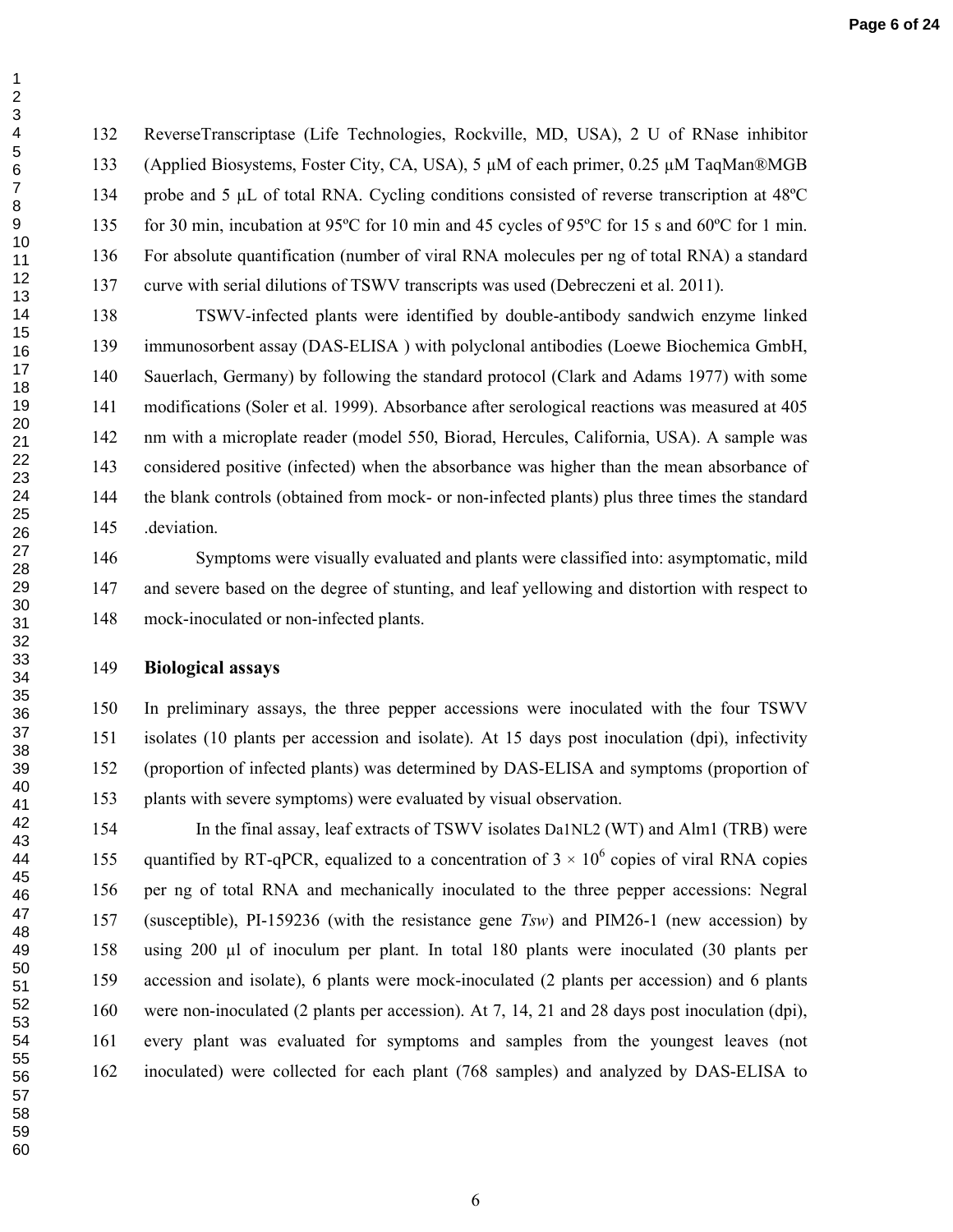163 detect TSWV infection (Table 1). Another part of the samples were used for estimation of 164 virus titer by RT-qPCR from pools of five plants per accession and isolate to obtain six 165 biological replicates (300 pooled samples). Per each sample two RT-qPCR replicates were 166 performed.

#### **Statistical analysis**

168 Resistance and tolerance were evaluated as the host response to virus infection over time (in 169 four periods: 7, 14, 21 and 28 dpi), depending upon two factors: viral biotype (WT and TBR) 170 and plant genotype (Negral, PI-159236 and PIM26-1).

171 Resistance was estimated from two variables: viral accumulation. The first variable 172 was viral accumulation. Since the host exerts a pressure against TSWV accumulation, 173 absolute fitness (*W*) as an inverse measure of the resistance level of each pepper genotype was 174 used. In evolutionary biology, *W* measures the total number of surviving offspring of an 175 individual or genotype in a given environment (Moya et al. 2004, Orr 2009). In the present 176 study, we were not interested in comparing different viral genotypes in an environment but 177 the performance of each viral genotype in different environments (pepper accessions) (Peña et 178 al. 2014). *W* is calculated as  $W = e^r$ , where *r*, the Malthusian growth rate, is a normalized 179 measure of the rate of virus accumulation, which was estimated as the slope of the lineal 180 regression of the log-transformed values of the viral titer measured by RT-qPCR (log[number 181 of viral RNA molecules +1]) over time (7, 14, 21 and 28 dpi). Data was obtained from six 182 groups of five pooled plants (six replicates) per each viral biotype, plant genotype and time. *W* was analyzed by using a Generalized Linear Model (Molenberghs and Verbeke 2005), 184 assuming that *W* follows a Gamma distribution and applying a long-link function (Hillung et 185 al. 2013). Differences among treatment means were evaluated using mean standard errors, and 186 a Bonferroni correction (Bonferroni 1936) was applied to protect against type I error.

187 The second variable to measure resistance was the variation over time (7, 14, 21 and 188 28 dpi) of the survival to viral infection (proportion of non-infected plants determined by 189 DAS-ELISA) whose distribution was estimated with Kaplan-Meier survival curves (Kaplan 190 and Meier 1958). Log-rank test (Peto and Peto 1972) with the Bonferroni correction 191 (Bonferroni 1936) was used to compare survival distributions. The median survival time *Imd* 192 (in which half of the inoculated plants were not infected) and the mean survival time *Im* (in 193 which a single plant is expected to remain no infected) were used as measures of the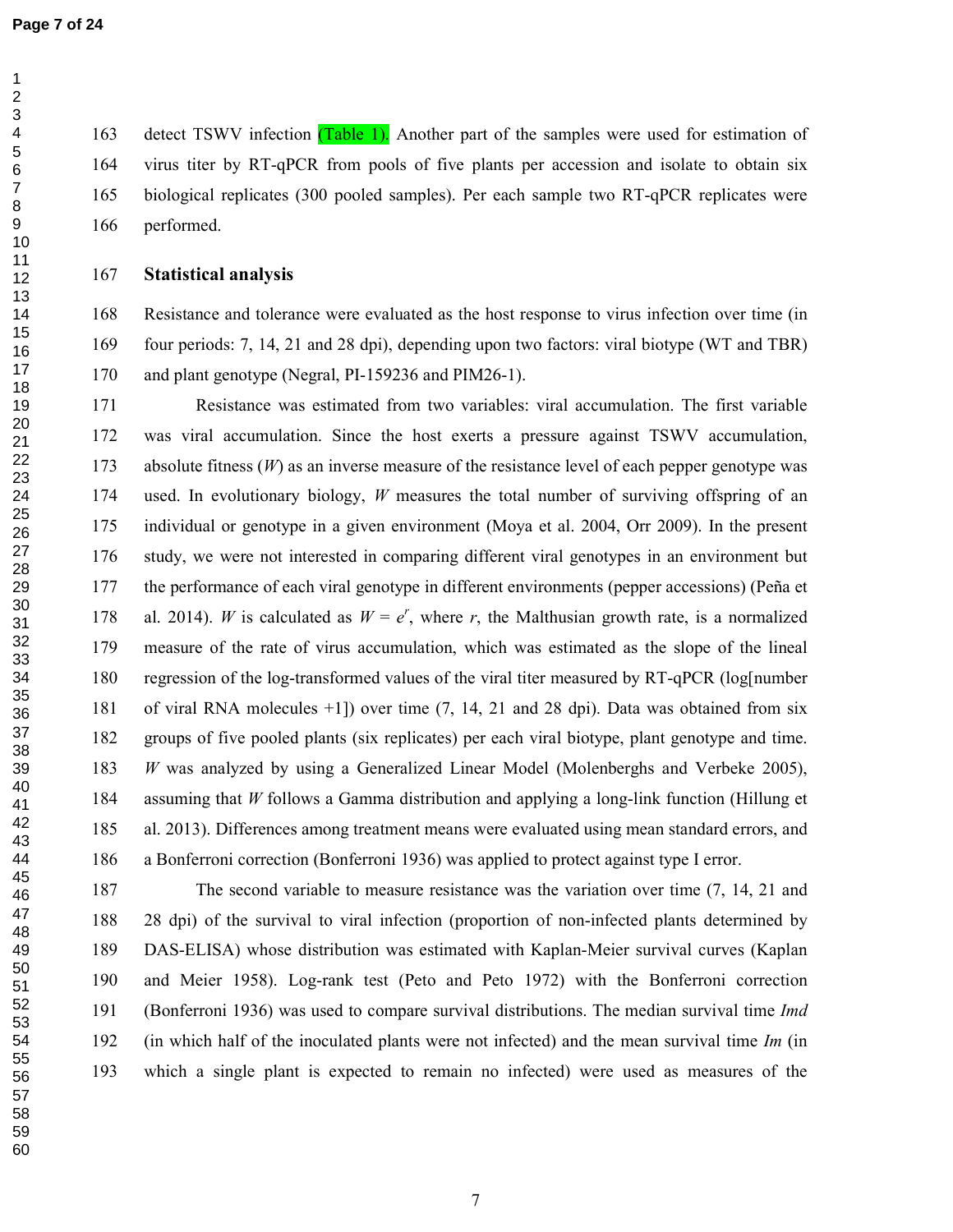194 resistance level to viral infection. Data were collected from 30 plants (replicates) per each 195 viral biotype, plant genotype and time.

196 Tolerance was estimated as the opposite to symptom development over time. Kaplan-197 Meier survival analysis was used to evaluate the development of severe symptoms. The 198 survival median time *Smd* (in which half of the plants did not present severe symptoms) and 199 the mean survival time *Sm* (in which a single plant is expected to remain without severe 200 symptoms) were used as a measure of the tolerance level. Data were collected from 30 plants 201 (replicates) per each viral biotype, plant genotype and time.

202 All analyses were performed with *R Statistical* Software (http://www.r-project.org/) by 203 using the packages: survival, stats and multcomp.

#### **Results**

205 In a preliminary assay, four TSWV isolates: PC-916 (biotype TBR), Pilar1 (TBR), Da1NL2 206 (WT) and Ramiro1 (TBR), whose titers were unknown, were inoculated in the pepper 207 accessions: PIM26-1 (new accession), Negral (susceptible control) and PI-159236 (containing 208 the resistance gene *Tsw*). At 15 dpi, all plants of Negral inoculated with the four isolates 209 resulted infected, with most of them displaying severe symptoms (60, 80, 100 and 100% for 210 isolates PC-916, Pilar1, Da1NL2 and Ramiro1, respectively). As expected none of PI-159236 211 plants become infected with Da1NL2 as expected whereas most of them were infected with 212 the TBR isolates (90, 100 and 100% for PC-916, Pilar1 and Ramiro1, respectively), with a 213 variable number of plants showing severe symptoms (10, 90 and 40% for PC-916, Pilar1 and 214 Ramiro1, respectively). The number of infected PIM26-1 plants was variable (10, 90, 20 and 215 80% for PC-916, Pilar1, Da1NL2 and Ramiro1, respectively) but none of these plants showed 216 severe symptoms.

217 For a precise evaluation of resistance and tolerance, an assay was performed by 218 inoculating equimolar quantities of TSWV isolates Da1NL2 (WT) and Ramiro1 (TBR) in 219 three pepper accessions (PIM26-1, PI-159236 and Negral), and measuring overtime the viral 220 titer by RT-qPCR, infectivity (proportion of infected plants) by ELISA and symptoms 221 (proportion of plants with mild and severe symptoms).

222 1) Resistance measured as opposition to virus multiplication. TSWV multiplication 223 was estimated for the WT (Da1NL2) and TBR (Ramiro1) isolates (Table 1 and Fig. 1). 224 Except for the WT isolate, which did not infect the cultivar PI-159236 (with the resistance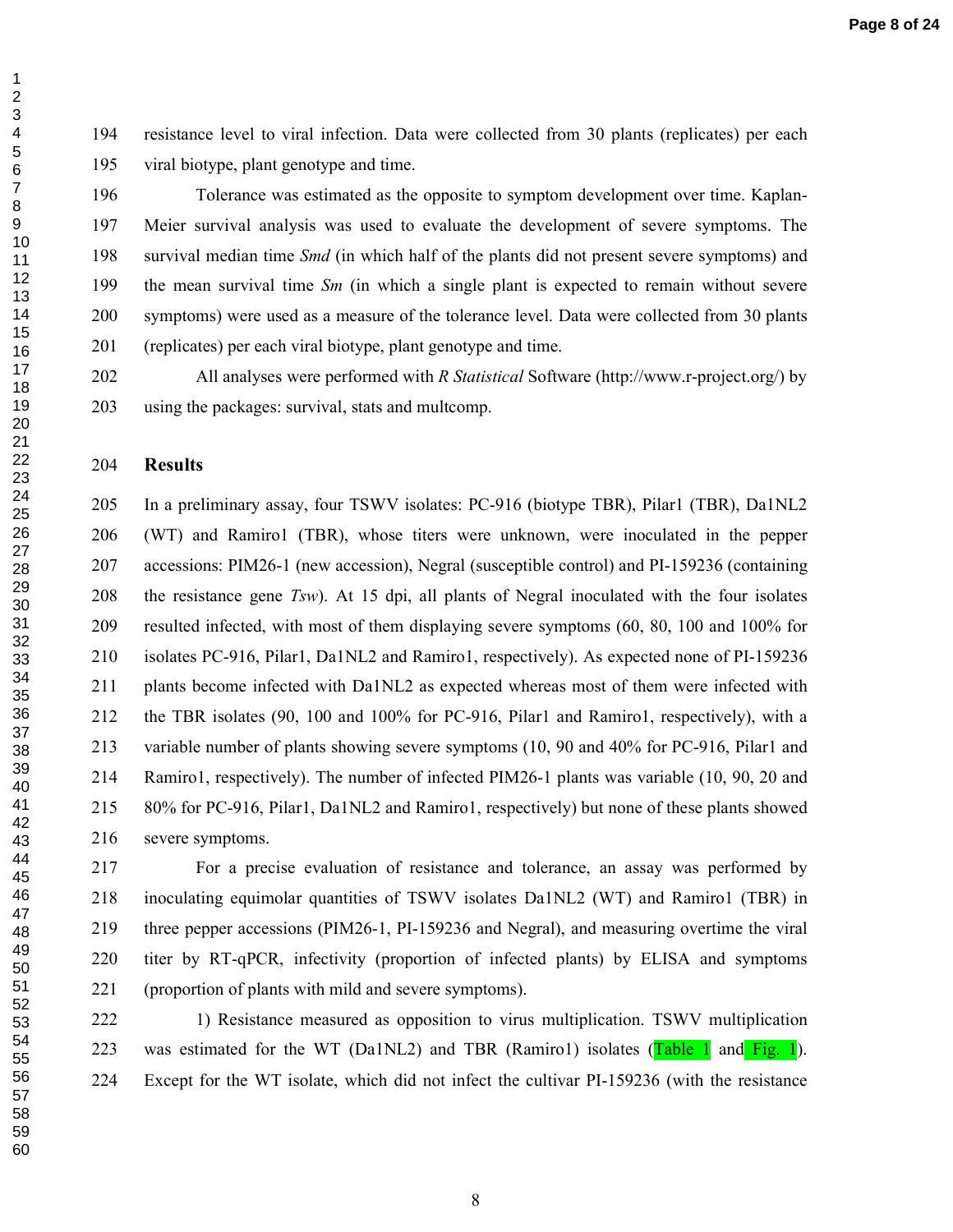225 gene *Tsw*), both TSWV isolates showed an accumulation pattern consisting of an exponential 226 increase of viral titer reaching a maximum peak (mean titer=  $2.8 \times 10^6$  viral molecules) at 21 227 dpi, followed by a decrease (mean titer  $2.8 \times 10^4$  viral molecules) at 28 dpi.

228 Virus accumulation in the susceptible cultivar Negral occurred faster than in the other 229 two pepper genotypes (PIM26-1 and PI-159236). Thus, viral titer in Negral was  $7.5 \times 10^3$  and 230  $8.9\times10^4$  for isolates WT and TRB, respectively; at 7 dpi whereas no accumulation was 231 detected for the other two pepper accession at that time (Fig. 1). TSWV reached a peak at 21 232 dpi in the three pepper accessions: Negral  $(1.7 \times 10^6$  and  $4.4 \times 10^4$  for WT and TRB isolates, 233 respectively), PI-159236 (5.8×10<sup>6</sup> for isolate TRB) and PIM26-1 (5.8×10<sup>5</sup> and 1.7×10<sup>6</sup> for 234 WT and TRB isolates, respectively).

235 Absolute fitness was used as an opposed measure of the resistance level. Statistical 236 analysis showed different resistance levels against isolate WT for the three pepper varieties 237 (Table 2). As expected, the lowest *W* value was for PI-159236 containing the gen *Tsw* that 238 confers absolute resistance to TSWV WT isolates (none of the plants were infected and 239 therefore the accumulation remained zero over time). PIM26-1 had a lower *W* value (and 240 therefore a higher resistance level) than the susceptible control Negral. With respect to the 241 TRB isolate, both PI-159236 and PIM26-1 showed similar levels of resistance which were 242 significantly higher than that of Negral.

243 20 Resistance measured as survival to virus infection. Fig. 2 shows Kaplan-Meier 244 survival curves (proportion of plants non-infected by TSWV). Survival (probability of no 245 infection) of the WT isolate in PI-159236 remained 100% since no plant became infected. 246 This was expected since PI-159236 contains the gene *Tsw* conferring resistance against WT 247 isolates. In the other two pepper genotypes survival decreased over time but being faster in 248 the susceptible Negral (less than 0.5% of the plants remained non-infected at 21 dpi) than in 249 the new accession, PIM26-1 (about 80% were not-infected at 21 dpi).

250 For the TBR isolate the three pepper genotypes became infected  $(Fig. 2)$ . The most 251 susceptible was Negral (all plants infected at 14 dpi) and survival decreased faster in PI-252 159236 (30% survival at 21 dpi) than in PIM26-1 (50% survival at 21 dpi).The median (*Imd*) 253 and mean (*Im*) survival time for each TSWV biotype and pepper accession were used 254 measures of the resistance level to viral infection (Table 3). As expected, both *Imd and Im* of 255 the WT isolate in PI-159236 could not be calculated (higher than the time used in this assay) 256 since this pepper genotype presents absolute resistance and none of the plants became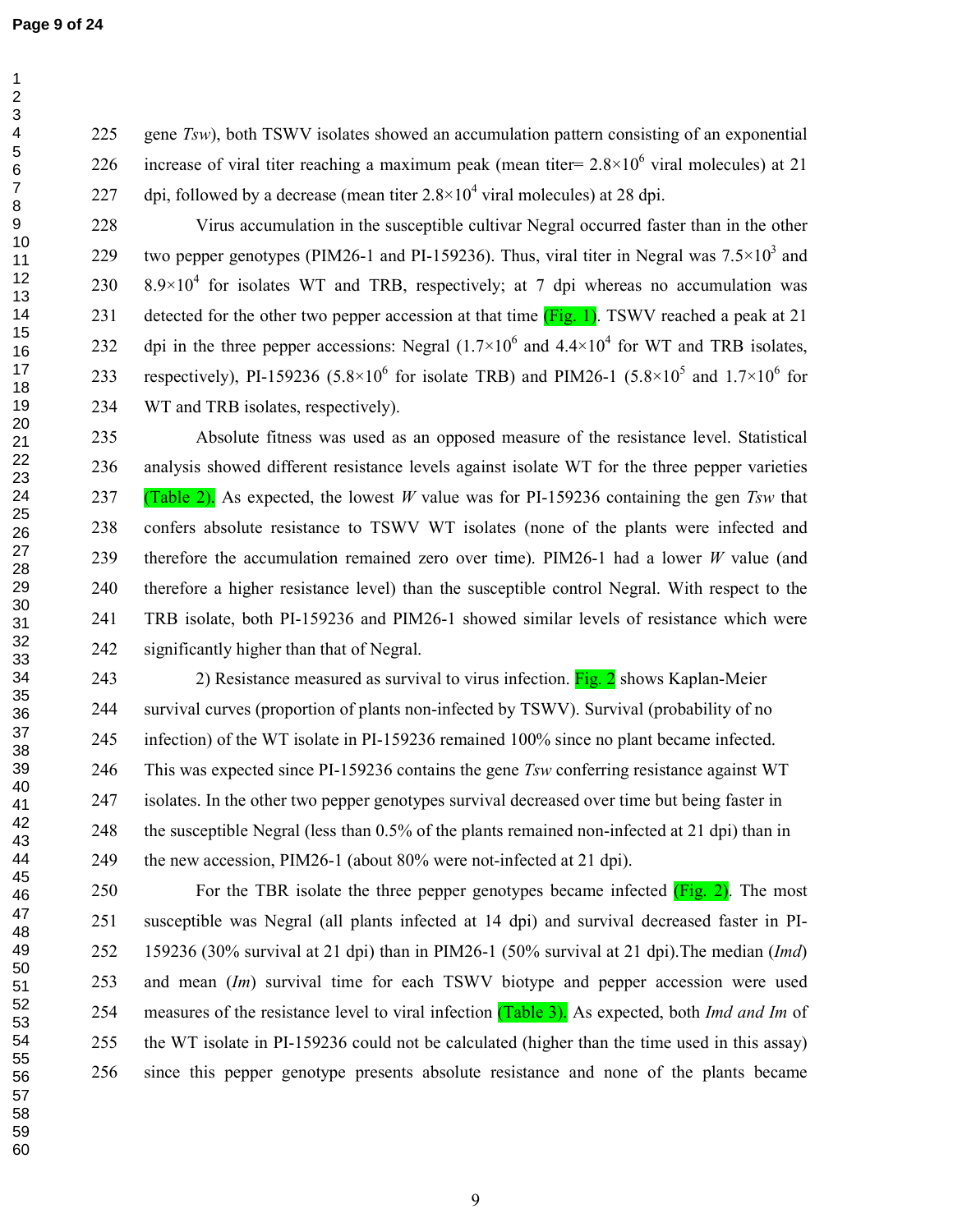257 infected. The new accession, PIM26-1 showed much higher level of resistance (*Im*= 26.1) 258 than that of Negral (*Im*= 14.2). Regarding the TRB isolate, the survival times for PI-159236 259 and PIM26-1 were not significantly different with *Imd* and *Im* values much higher than those 260 for Negral.

261 3) Tolerance. The probability of plants showing no severe symptoms was evaluated 262 for each time. As expected, all PI-159236 plants inoculated with the WT isolate remained 263 asymptomatic since they were not infected due to their absolute resistance. Some Negral 264 plants inoculated with the WT isolate showed severe symptoms at 7 dpi and the probability of 265 showing severe symptoms increased over time (about 80% at 21 dpi and 100% at 28 dpi). In 266 contrast, the new accession PIM26-1 inoculated with the WT isolate underwent a very slow 267 increase of the number of plants with mild symptoms reaching less than 20% at 28 dpi (Table 268  $\frac{1}{2}$  1) and none of the plants developed severe symptoms (Fig. 3).

269 For the TRB isolate, Negral showed a similar response to the WT isolate with more 270 than 80% of plants with severe symptoms after 21 dpi. PI-159236 showed a higher level of 271 tolerance than Negral, with a lower number of plants with symptoms (about 30% mild and 272 about 50% severe at 21 dpi) but almost all plants of both (Negral and PI-159236 ) had severe 273 symptoms at 28 dpi. In contrast, PIM26-1 never developed severe symptoms, although 70% 274 of these plants had mild symptoms at 28 dpi (Table 1 and Fig. 3).

275 Regarding the WT isolate, Negral showed a very low level of tolerance whereas PI-276 159236 and PIM26-1 showed absolute tolerance since none of the plants developed severe 277 symptoms  $(Table 4)$ . In this case, PIM26-1 showed a true tolerance since the virus infected 278 and multiplied in the host, in contrast to PI-159236 which was never infected, therefore in this 279 case is not tolerance but resistance. Regarding the TBR isolate, PI-15923 showed a little 280 higher, yet statistically significant, tolerance than Negral whereas PIM26-1 had absolute 281 tolerance  $(Table 4)$ .

#### **Discussion**

283 Introgression of gene *Tsw* into pepper cultivars by plant breeding has been the best method to 284 control TSWV disease in pepper. This gene confers a complete resistance against TSWV 285 infection, although it is not efficient in some conditions (Moury et al. 1998, Soler et al. 1998, 286 Soler et al. 1999) and not durable since TSWV can overcome this resistance after a few years 287 of exposition (Tentchev et al. 2011).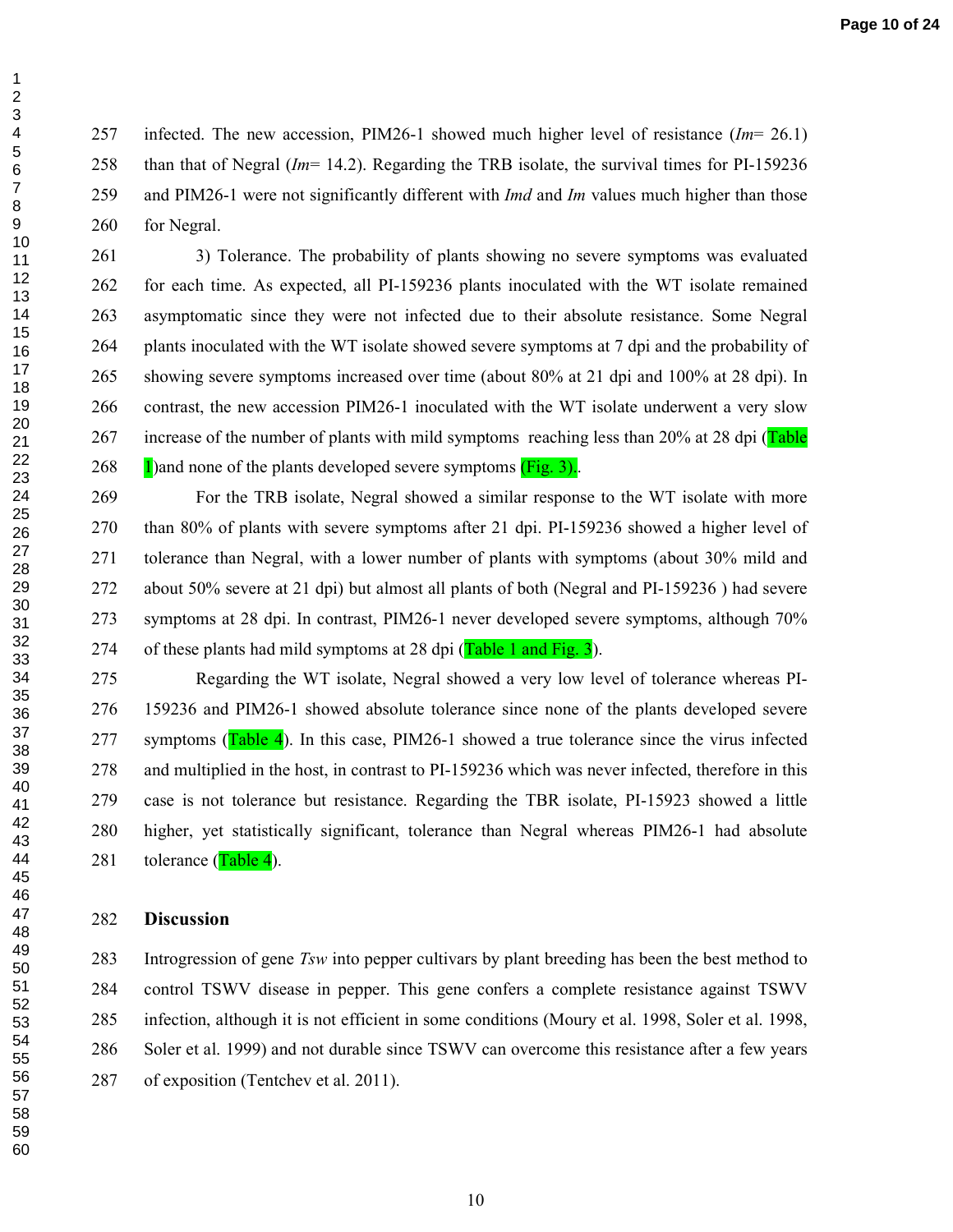295 become evident.

  288 Most breeders only consider absolute or complete resistance when none of the plants 289 becomes infected. In the few cases that the resistance and tolerance levels were estimated 290 (Galipienso et al. 2013, Rubio et al. 2003), they were usually analyzed by taking measures in 291 a single time time. These can be considered as snapshots of the host response and only 292 provides incomplete and inaccurate information given the dynamic nature of biological 293 processes. Evaluation viral infection and symptoms over time is important since the damage 294 severity is highly correlated with the plant growth stage when the virus and/or symptoms

296 In this work, the variation over time of the resistance and tolerance levels were 297 evaluated and integrated. Resistance was evaluated by absolute fitness, *W*, from viral 298 accumulation measured by RT-qPCR and the Kaplan-Meier survival time to viral infection, 299 measured by DAS-ELISA. RT-qPCR is very sensitive and gives a very accurate estimate of 300 viral titer (Debreczeni et al. 2011, Mackay et al. 2002) whereas DAS-ELISA is much less 301 sensitive and, in spite that is considered semi-quantitative, provides a more limited 302 information (in this case ELISA detects the virus if the titer has surpassed a certain threshold). 303 In addition, data from RT-qPCR can be log-transformed to follow a normal distribution which 304 translates into a higher statistical power than the count data from DAS-ELISA. However, RT-305 qPCR is much more expensive and laborious than DAS-ELISA and limits the number of 306 replicates compared to DAS-ELISA. In the present work, six replicates (groups of five plants) 307 were used for RT-qPCR vs 30 replicates (individual plants) for DAS-ELISA, reaching the 308 same conclusion with both techniques.

309 Our results showed that the new accession, PIM26-1, has a certain resistance level for 310 viral infection and accumulation against both TSWV biotypes: WT and TBR, much higher 311 than the susceptible Negral, and similar to PI-159236 (with the resistance gene *Tsw*) against 312 the TBR isolate. Therefore the new accession does not represent an improvement with respect 313 to resistance because PI-159236 showed absolute resistance against WT isolates. However, 314 the tolerance of PIM26-1 for both TSWV isolates was very high or absolute (none of the 315 plants developed severe symptoms during the assay) in contrast to Negral for both isolates 316 and PI-15236 for the TBR isolate, which ended with most plants developing severe 317 symptoms.

318 The high tolerance of PIM26-1 was observed for different isolates in previous assays 319 and in field (data not shown) suggesting that can be valid for a wide spectrum of TSWV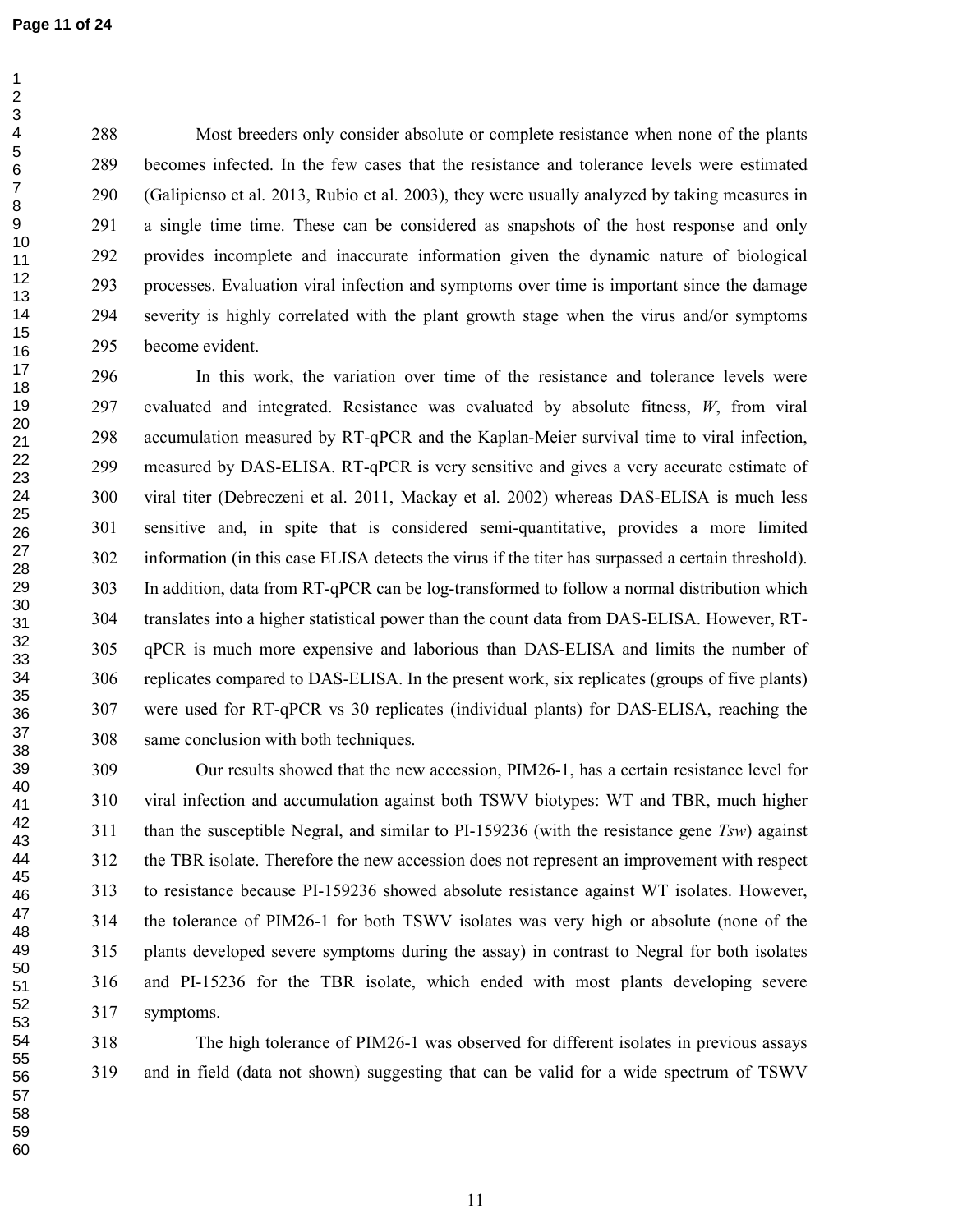320 isolates. In our previous work, we found that different TSWV isolates had similar fitness for 321 accumulation in plant (*Datura stramonium*, non-resistant pepper and non-resistant tomato) 322 and transmission by the thrips *Frankliniella occidentalis* (Debreczeni et al. 2011, Debreczeni 323 et al. 2014).

324 The advantage of tolerance versus resistance is its durability. Resistance exerts a 325 selective pressure favoring mutations increasing fitness in resistant cultivars (higher 326 infectivity and/or multiplication) so that the virus would evolve to overcome the resistance 327 under appropriate conditions (Garcia-Arenal and McDonald 2003). The *Tsw*-based resistance 328 is not durable since TSWV resistance-breaking isolates have been detected in many areas 329 after releasing resistant cultivars. Recently, the TSWV avirulence determinant of the *Tsw*-330 based resistance has been identified in the gene NSs (de Ronde et al. 2013). Nucleotide 331 analyses suggest that mutations in several sites of this gene could trigger resistance 332 breakdown (Margaria et al. 2007, Tentchev et al. 2011) in opposite to the breakdown of the 333 resistance conferred by gene *Sw-5* in tomato which only one mutation in one of two loci are 334 allowed in TSWV NSm gene (López et al. 2011, Peiró et al. 2014). Also, the loss of 335 efficiency at higher temperatures or at early stages of growth could exert a partial selective 336 pressure reducing virus fitness but allowing multiplication which may favor the emergence of 337 resistance-breaking mutants such as it has been observed for RNA interference-mediated 338 resistance (Lafforgue et al. 2011).

339 In contrast, true tolerance (without decreasing virus infection and multiplication) can 340 be favored during virus evolution as the plant defenses would have a low negative effect on 341 virus fitness and harming the host would decrease the probability of virus transmission to new 342 plants. According to the avirulence hypothesis, parasites should evolve towards avirulence 343 and the parasite fitness would be related to the host fitness. When virulence is related to virus 344 multiplication, the tradeoff hypothesis suggests that virulence will evolve to a level at which 345 virulence and transmission would balance to maximize the spread of the virus (Alizon et al. 346 2009). The disadvantage of tolerance vs resistance is from the epidemiological point view 347 because tolerant pepper plants carry the virus that can be transmitted to other crops.

348 In conclusion, this new accession PIM26-1, obtained from *C. baccatum*, can be used 349 to avoid the damages by TSWV infection including those isolates able to infect pepper 350 cultivars with the gene *Tsw*, widely used for disease control. It would be of great interest to 351 obtain cultivars combining this tolerance with the *Tsw* resistance. This requires further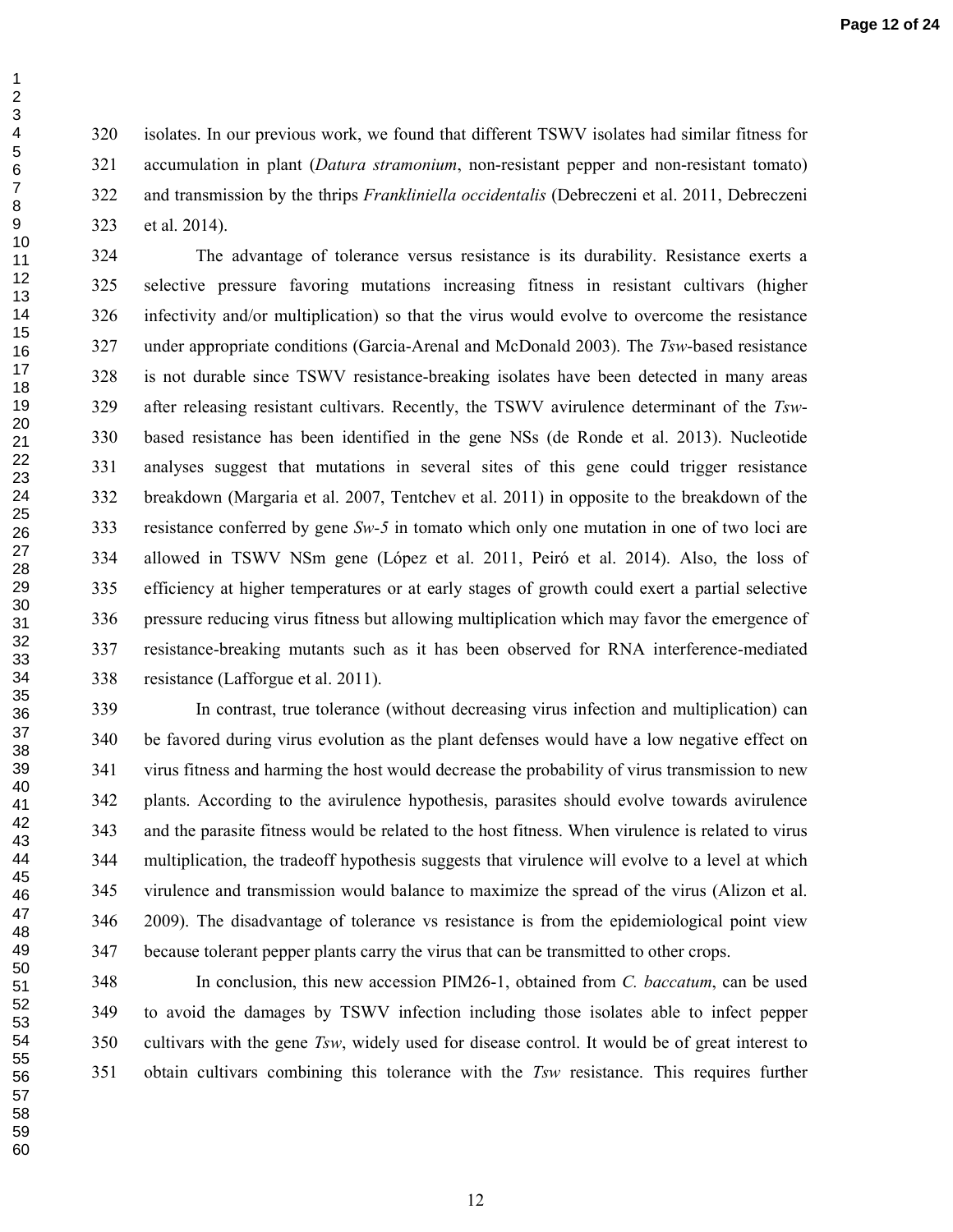352 research to identify the source of tolerance and the feasibility to incorporate it in commercial 353 pepper cultivars.

#### **Acknowledgments**

355 D.E.D. was recipient of a fellowship FPU from the Spanish Ministry of Education, Culture 356 and Sports. This work was funded in part by INIA projects RTA2008-00010-C03 and 357 RTA2013-00047-C02. We thank E. Lázaro and Dr. C. Armero (Dept. Statistics and 358 Operational Research, University of Valencia) for helpful suggestions on statistics and Drs. 359 N. Duran and J. Guerri (IVIA) for critical reading of the manuscript.

#### **References**

# 361 Alizon S., Hurford A., Mideo N., Van Baalen M. (2009) Virulence evolution and the trade-off 362 hypothesis: history, current state of affairs and the future*. Journal of Evolutionary Biology***, 22**, 245-259.

- 364 Boiteux L. (1995) Allelic relationships between genes for resistance to tomato spotted wilt 365 tospovirus in *Capsicum chinense. Theoretical and Applied Genetics***, 90**, 146-149.
- 366 Boiteux L, Nagata T (1993) Susceptibility of *Capsicum chinense* PI 159236 to *Tomato spotted wilt virus* isolates in Brazil. *Plant Disease***, 77**, **210.**
- 368 Bonferroni C.E. (1936) Teoria statistica delle classi e calcolo delle probabilita. *Pubblicazioni del R Istituto Superiore di Scienze Economiche e Commerciali di Firenze*, **8**, 3-62.
- 370 Clark M.F., Adams A. (1977) Characteristics of the microplate method of enzyme-linked 371 immunosorbent assay for the detection of plant viruses*. Journal of general Virology***, 34**, 372 475-483.
	- 373 de Ronde D., Butterbach P., Lohuis D., Hedil M., Lent J.W., Kormelink R. (2013) *Tsw* gene-374 based resistance is triggered by a functional RNA silencing suppressor protein of the *Tomato spotted wilt virus. Molecular plant pathology*, **14**, 405-415.
	- 376 Debreczeni D., Ruiz-Ruiz S., Aramburu J., López C., Belliure B., Galipienso L., Soler S., 377 Rubio L. (2011) Detection, discrimination and absolute quantitation of *Tomato spotted wilt virus* isolates using real time RT-PCR with TaqMan® MGB probes*. Journal of Virological Methods***, 176**, 32-37.
	- 380 Debreczeni D.E., Rubio L., Aramburu J., López C., Galipienso L., Soler S., Belliure B. (2014) 381 Transmission of *Tomato spotted wilt virus* isolates able and unable to overcome tomato or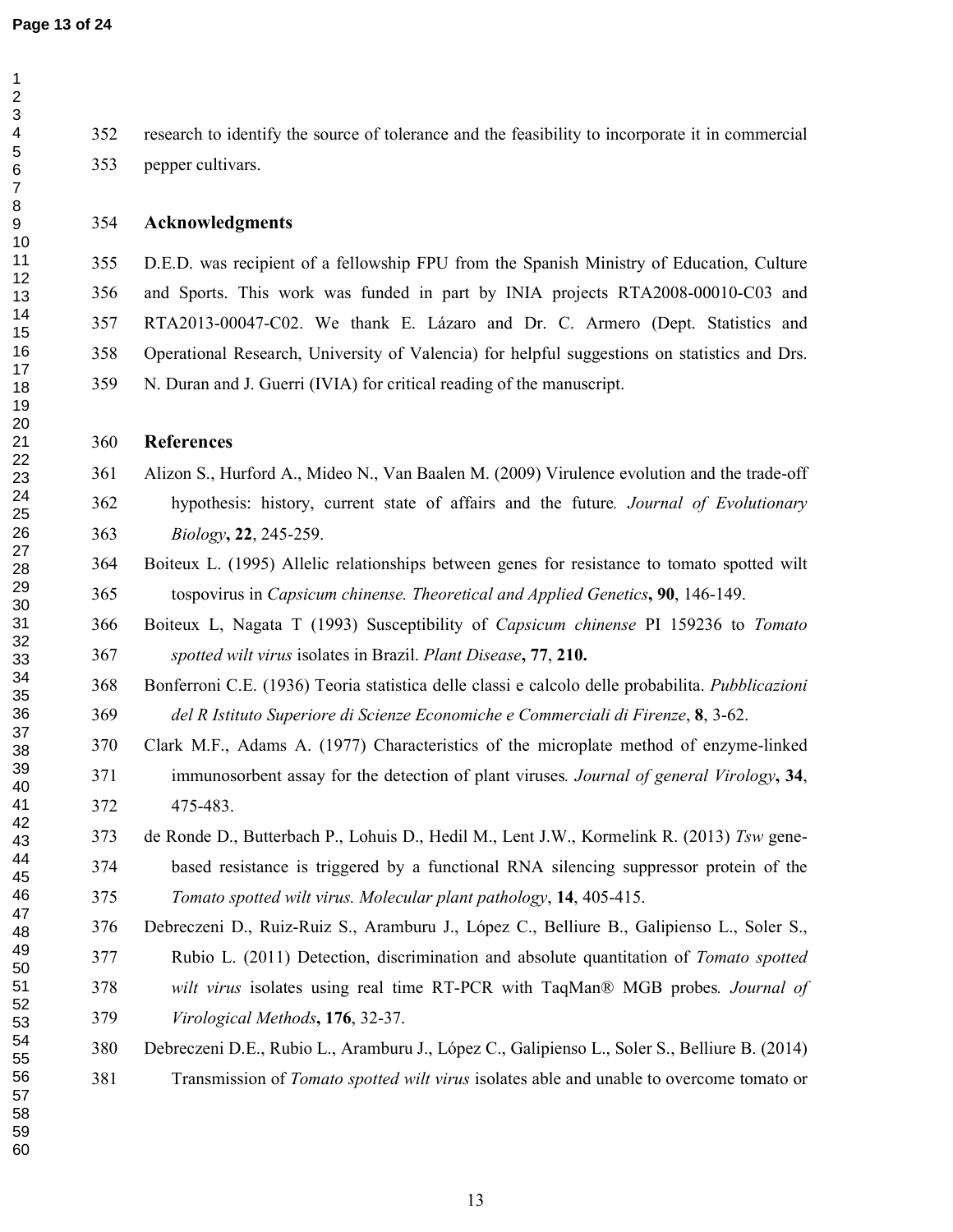## 382 pepper resistance by its vector *Frankliniella occidentalis. Annals of Applied Biology***, 164**, 383 182-189.

- 384 Galipienso L., Janssen D., Rubio L., Aramburu J., Velasco L. (2013) *Cucumber vein yellowing virus* isolate-specific expression of symptoms and viral RNA accumulation in 386 susceptible and resistant cucumber cultivars*. Crop Protection***, 43**, 141-145.
- 387 García-Arenal F., McDonald B.A. (2003) An analysis of the durability of resistance to plant 388 viruses*. Phytopathology***, 93**, 941-952.
- 389 Hillung J., Elena S.F., Cuevas J.M. (2013) Intra-specific variability and biological relevance 390 of P3N-PIPO protein length in potyviruses*. BMC evolutionary biology***, 13**, 249.
- 391 Hobbs H.A., Black L.L., Johnson R.R., Valverde R.A. (1994) Differences in reactions among *Tomato spotted wilt virus* isolates to three resistant *Capsicum chinense* lines*. Plant Disease***, 78**, 1220-1220.
- rotein length in potyviruses. *BMC evolutionary biology*,<br>
L.L., Johnson R.R., Valverde R.A. (1994) Differences<br> *I wilt virus* isolates to three resistant *Capsicum ch*.<br>
20-1220.<br>
Hoffmann K., Radwanski E.R., Livingstone 394 Jahn M., Paran I., Hoffmann K., Radwanski E.R., Livingstone K.D., Grube R.C., Aftergoot 395 E., Lapidot M., Moyer J. (2000) Genetic mapping of the *Tsw* locus for resistance to the *Tospovirus Tomato spotted wilt virus* in *Capsicum* spp. and its relationship to the *Sw-5* 397 gene for resistance to the same pathogen in tomato*. Molecular plant-microbe interactions***, 13**, 673-682.
	- 399 Kaplan E.L., Meier P. (1958) Nonparametric estimation from incomplete observations*. Journal of the American statistical association***, 53**, 457-481.
- 401 Lafforgue G., Martinez F., Sardanyes J., de la Iglesia F., Niu Q.W., Lin S.S., Sole R.V., Chua 402 N.H., Daros J.A., Elena S.F. (2011) Tempo and mode of plant RNA virus escape from 403 RNA interference-mediated resistance*. Journal of virology***, 85**, 9686-9695.
- 404 Lecoq H., Moury B., Desbiez C., Palloix A., Pitrat M. (2004) Durable virus resistance in 405 plants through conventional approaches: a challenge*. Virus research***, 100**, 31-39.
	- 406 López C., Aramburu J., Galipienso L., Soler S., Nuez F., Rubio L. (2011) Evolutionary 407 analysis of tomato *Sw-5* resistance-breaking isolates of *Tomato spotted wilt virus. Journal of General Virology***, 92**, 210-215.
	- 409 Mackay I.M., Arden K.E., Nitsche A. (2002) Real-time PCR in virology*. Nucleic acids research***, 30**, 1292-305.
	- 411 Margaria P., Ciuffo M., Turina M. (2004) Resistance breaking strain of *Tomato spotted wilt virus* (*Tospovirus*; *Bunyaviridae*) on resistant pepper cultivars in Almería, Spain*. New Disease Reports***, 9**, 29.
-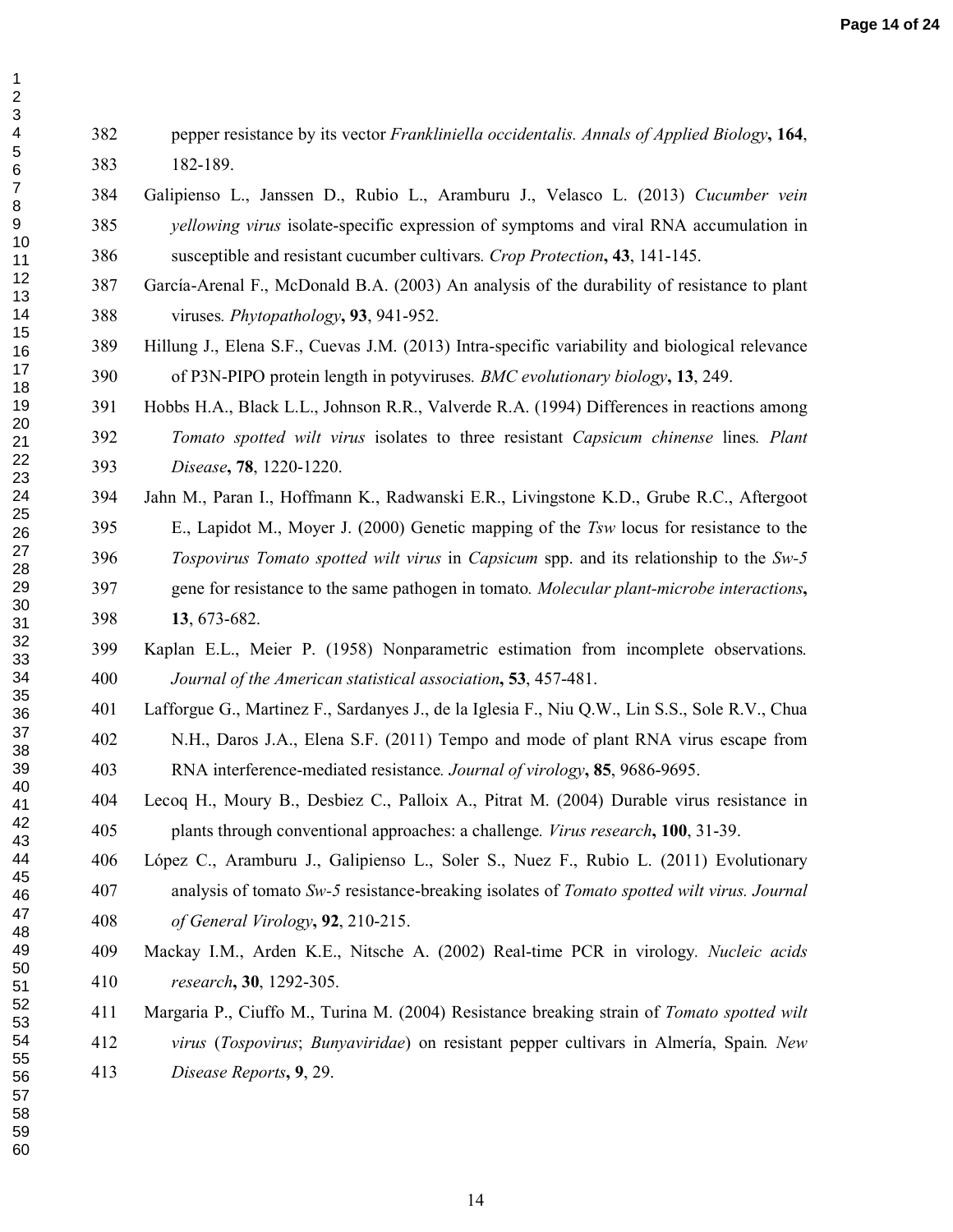$\mathbf{1}$ 

| $\ensuremath{\mathsf{3}}$<br>$\overline{\mathbf{4}}$<br>414<br>Margaria P., Ciuffo M., Pacifico D., Turina M. (2007) Evidence that the nonstructural protein<br>$\sqrt{5}$<br>415<br>of Tomato spotted wilt virus is the avirulence determinant in the interaction with resistant<br>$\,6$<br>$\boldsymbol{7}$<br>416<br>pepper carrying the Tsw gene. Molecular Plant-Microbe Interactions, 20, 547-558.<br>8<br>9<br>417<br>Molenberghs G, Verbeke G (2005) Models for discrete longitudinal data. New York, USA:<br>10<br>418<br>Springer.<br>11 |  |
|-----------------------------------------------------------------------------------------------------------------------------------------------------------------------------------------------------------------------------------------------------------------------------------------------------------------------------------------------------------------------------------------------------------------------------------------------------------------------------------------------------------------------------------------------------|--|
|                                                                                                                                                                                                                                                                                                                                                                                                                                                                                                                                                     |  |
|                                                                                                                                                                                                                                                                                                                                                                                                                                                                                                                                                     |  |
|                                                                                                                                                                                                                                                                                                                                                                                                                                                                                                                                                     |  |
|                                                                                                                                                                                                                                                                                                                                                                                                                                                                                                                                                     |  |
|                                                                                                                                                                                                                                                                                                                                                                                                                                                                                                                                                     |  |
| 12<br>419<br>Moury B., Verdin E. (2012) Viruses of pepper crops in the Mediterranean basin: a remarkable<br>13                                                                                                                                                                                                                                                                                                                                                                                                                                      |  |
| 14<br>420<br>stasis. Advances in Virus Research, 84, 127-162.                                                                                                                                                                                                                                                                                                                                                                                                                                                                                       |  |
| 15<br>421<br>Moury B., Selassie K.G., Marchoux G., Daubèze A., Palloix A. (1998) High temperature<br>16                                                                                                                                                                                                                                                                                                                                                                                                                                             |  |
| 17<br>422<br>effects on hypersensitive resistance to tomato spotted wilt tospovirus (TSWV) in pepper<br>18                                                                                                                                                                                                                                                                                                                                                                                                                                          |  |
| 19<br>423<br>(Capsicum chinense Jacq.). European Journal of Plant Pathology, 104, 489-498.                                                                                                                                                                                                                                                                                                                                                                                                                                                          |  |
| 20<br>424<br>Moya A., Holmes E.C., González-Candelas F. (2004) The population genetics and<br>21                                                                                                                                                                                                                                                                                                                                                                                                                                                    |  |
| 22<br>425<br>evolutionary epidemiology of RNA viruses. Nature Reviews Microbiology, 2, 279-288.<br>23                                                                                                                                                                                                                                                                                                                                                                                                                                               |  |
| 24<br>426<br>Orr H.A. (2009) Fitness and its role in evolutionary genetics. Nature Reviews Genetics, 10,                                                                                                                                                                                                                                                                                                                                                                                                                                            |  |
| 25<br>531-539.<br>427<br>26                                                                                                                                                                                                                                                                                                                                                                                                                                                                                                                         |  |
| 27<br>428<br>Pappu H.R., Jones R.A., Jain R.K. (2009) Global status of tospovirus epidemics in diverse<br>28                                                                                                                                                                                                                                                                                                                                                                                                                                        |  |
| 29<br>429<br>cropping systems: successes achieved and challenges ahead. Virus Research, 141, 219-                                                                                                                                                                                                                                                                                                                                                                                                                                                   |  |
| 30<br>236.<br>430<br>31                                                                                                                                                                                                                                                                                                                                                                                                                                                                                                                             |  |
| 32<br>Peiró A., Cañizares M.C., Rubio L., López C., Moriones E., Aramburu J., Sánchez-Navarro J.<br>431<br>33                                                                                                                                                                                                                                                                                                                                                                                                                                       |  |
| 34<br>432<br>(2014) The movement protein (NSm) of <i>Tomato spotted wilt virus</i> is the avirulence                                                                                                                                                                                                                                                                                                                                                                                                                                                |  |
| 35<br>433<br>determinant in the tomato Sw-5 gene-based resistance. Molecular Plant Pathology, 15,<br>36                                                                                                                                                                                                                                                                                                                                                                                                                                             |  |
| 37<br>434<br>802-813.<br>38                                                                                                                                                                                                                                                                                                                                                                                                                                                                                                                         |  |
| 39<br>435<br>Peña E., Ferriol I., Sambade A., Buschmann H., Nielh A., Elena S.F., Rubio L., Manfred H.                                                                                                                                                                                                                                                                                                                                                                                                                                              |  |
| 40<br>(2014) Experimental virus evolution reveals a role of plant microtubule dynamics and<br>436<br>41                                                                                                                                                                                                                                                                                                                                                                                                                                             |  |
| 42<br>SPIRAL2 in RNA trafficking. PloS one, 9, e105364.<br>437<br>43                                                                                                                                                                                                                                                                                                                                                                                                                                                                                |  |
| 44<br>438<br>Peto R., Peto J. (1972) Asymptotically efficient rank invariant test procedures. Journal of the                                                                                                                                                                                                                                                                                                                                                                                                                                        |  |
| 45<br>439<br>Royal Statistical Society, Series A, 135, 185–207.<br>46                                                                                                                                                                                                                                                                                                                                                                                                                                                                               |  |
| 47<br>Plyusnin A, Beaty B, Elliott R, Goldbach R, Kormelink R, Lundkvist Å, Schmaljohn C, Tesh<br>440<br>48                                                                                                                                                                                                                                                                                                                                                                                                                                         |  |
| 49<br>R (2012) Bunyaviridae. In Virus taxonomy: ninth report of the International Committee<br>441                                                                                                                                                                                                                                                                                                                                                                                                                                                  |  |
| 50<br>442<br>on Taxonomy of Viruses, pp. 725–741. Ed. A.M.Q. King, E. Lefkowitz, M.J. Adams,<br>51                                                                                                                                                                                                                                                                                                                                                                                                                                                  |  |
| 52<br>443<br>E.B. Carstens. London, United Kingdom, Elsevier Academic Press.<br>53                                                                                                                                                                                                                                                                                                                                                                                                                                                                  |  |
| 54<br>55                                                                                                                                                                                                                                                                                                                                                                                                                                                                                                                                            |  |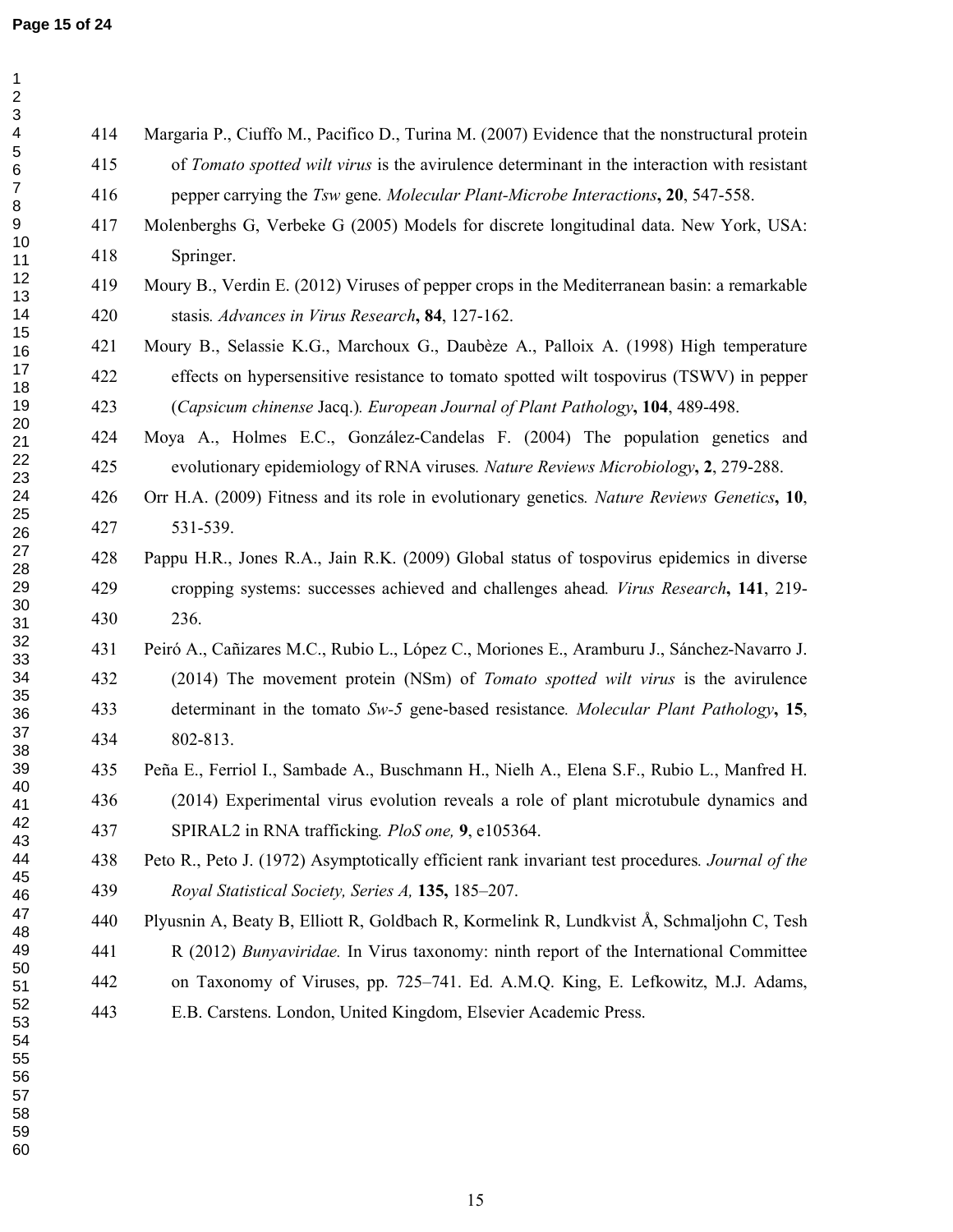# 444 Roggero P., Masenga V., Tavella L. (2002) Field isolates of *Tomato spotted wilt virus* 445 overcoming resistance in pepper and their spread to other hosts in Italy*. Plant Disease***, 86**, 446 950-954.

- 447 Rubio L., Herrero J.R., Sarrio J., Moreno P., Guerri J. (2003) A new approach to evaluate 448 relative resistance and tolerance of tomato cultivars to begomoviruses causing the tomato 449 yellow leaf curl disease in Spain*. Plant Pathology***, 52**, 763-769.
- 450 Soler S., Diez M., Roselló S., Nuez F. (1999) Movement and distribution of tomato spotted 451 wilt virus in resistant and susceptible accessions of *Capsicum* spp. *Canadian Journal of Plant Patholog***, 21**, 317-325.
- **21**, 317-325.<br>
Nuez F. (1998) Effect of temperature regime and grow<br>
irus presence in TSWV-resistant accessions of *Capsic*<br>
99-1204.<br>
in E., Marchal C., Jacquet M., Aguilar J.M., Moury E<br> *Tomato spotted wilt virus* popu 453 Soler S., Díez M.J., Nuez F. (1998) Effect of temperature regime and growth stage interaction 454 on pattern of virus presence in TSWV-resistant accessions of *Capsicum chinense. Plant Disease***, 82**, 1199-1204.
	- 456 Tentchev D., Verdin E., Marchal C., Jacquet M., Aguilar J.M., Moury B. (2011) Evolution 457 and structure of *Tomato spotted wilt virus* populations: evidence of extensive reassortment 458 and insights into emergence processes*. Journal of General Virology***, 92**, 961-973.
- 459 Thomas-Carroll M., Jones R. (2003) Selection, biological properties and fitness of resistance-460 breaking strains of *Tomato spotted wilt virus* in pepper*. Annals of applied biology***, 142**, 461 235-243.
	- 462 Tsompana M., Abad J., Purugganan M., Moyer J.W. (2005) The molecular population 463 genetics of the *Tomato spotted wilt virus* (TSWV) genome*. Molecular ecology***, 14**, 53-66.
- 464 Turina M., Tavella L., Ciuffo M. (2012) Tospoviruses in the Mediterranean Area*. Advances in Virus Research***, 84**, 403-437.
	- 466 Whitfield A.E., Ullman D.E., German T.L. (2005) Tospovirus-thrips interactions*. Annual Review of Phytopathology***, 43**, 459-489.
- 
-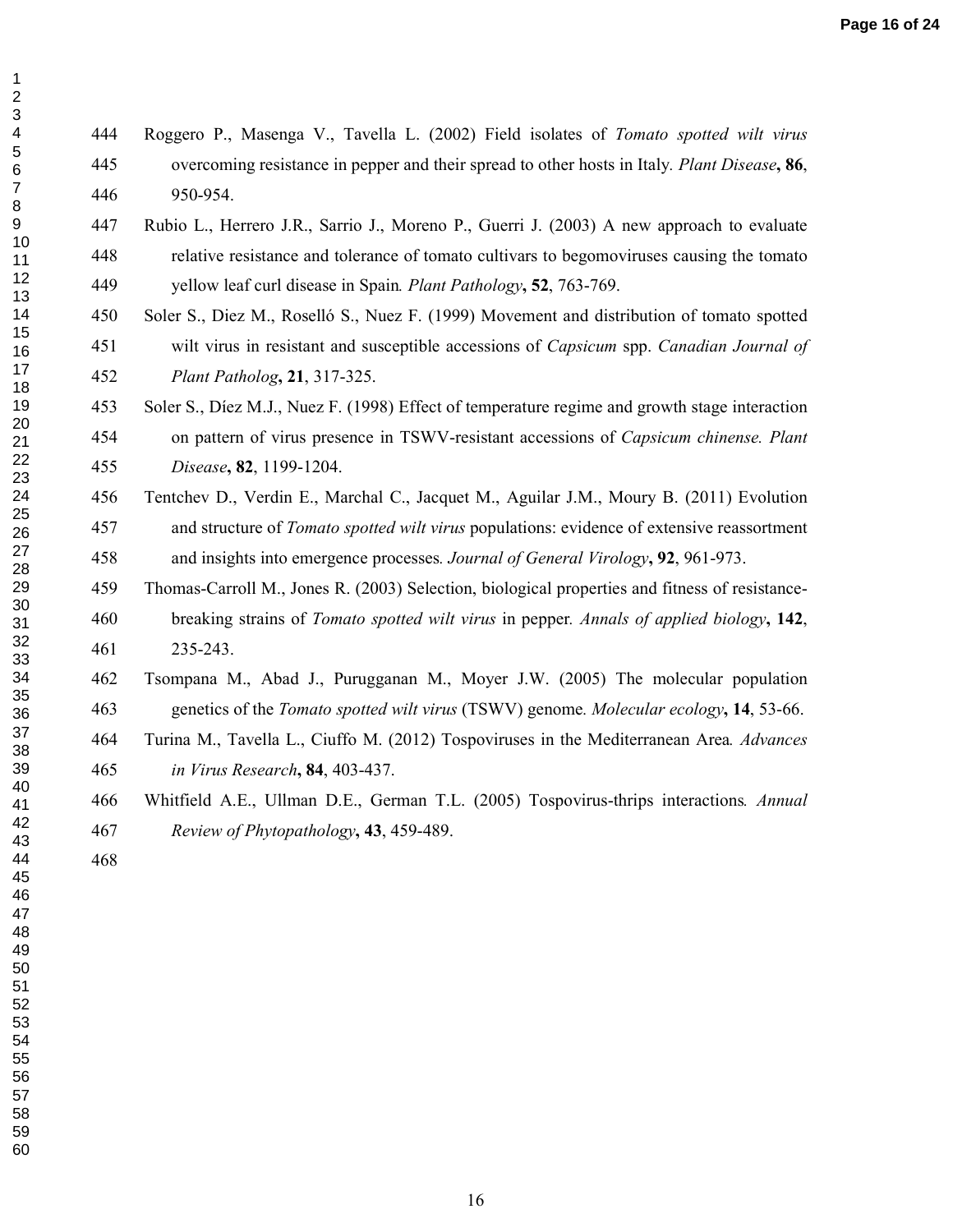### **Figures and tables**

**Figure 1.** Time-course accumulation (number of viral RNA copies per ng of total RNA) of 471 two TSWV isolates: Da1NL2 (Biotype wild type, WT) and Alm1 (biotype *Tsw* resistance-472 breaking, TRB) in three pepper accessions: Negral (susceptible), PIM26-1 and PI-159236 473 (with the resistance gene *Tsw*). Mean values of six replicates per isolate and pepper accession 474 are shown.

**Figure 2.** Kaplan-Meier survival curves showing the probability of no infection over time for 476 two TSWV isolates: Da1NL2 (Biotype wild type, WT) and Alm1 (biotype *Tsw* resistance-477 breaking, TRB) and three pepper accessions: Negral (susceptible), PIM26-1 and PI-159236 478 (with the resistance gene *Tsw*). Thirty replicates were used per isolate and pepperaccession.

**Figure 3.** Kaplan-Meier survival curves showing the probability of no presence of severe 480 symptoms over time for two TSWV isolates: Da1NL2 (Biotype wild type, WT) and Alm1 481 (biotype *Tsw* resistance-breaking, TRB) and three pepper accessions: Negral (susceptible), 482 PIM26-1 and PI-159236 (with the resistance gene *Tsw*). Thirty replicates were used per 483 isolate and pepper accession.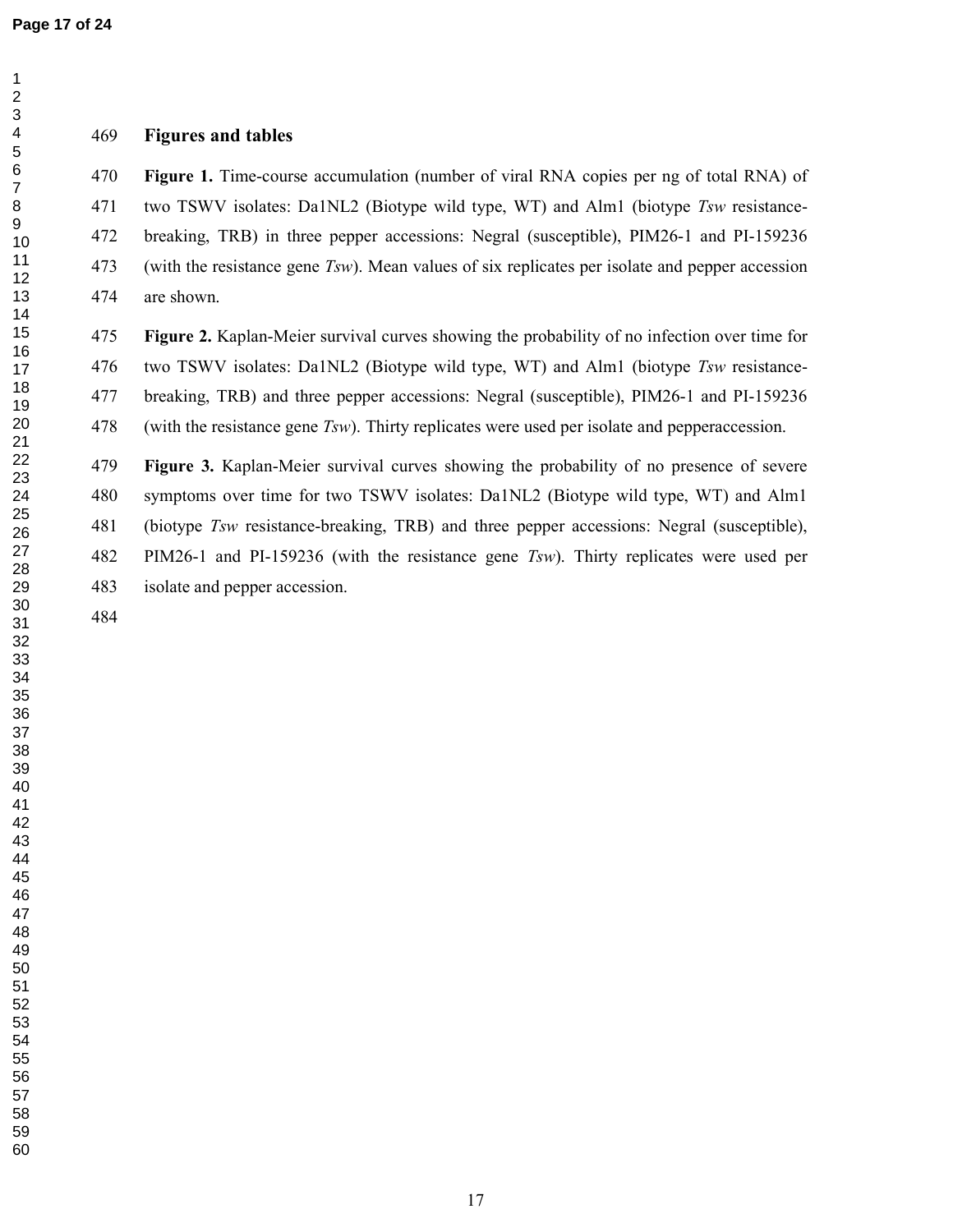**Negral PIM26-1 PI-159236**

**Pepper varieties**



 $\ddot{\phantom{0}}$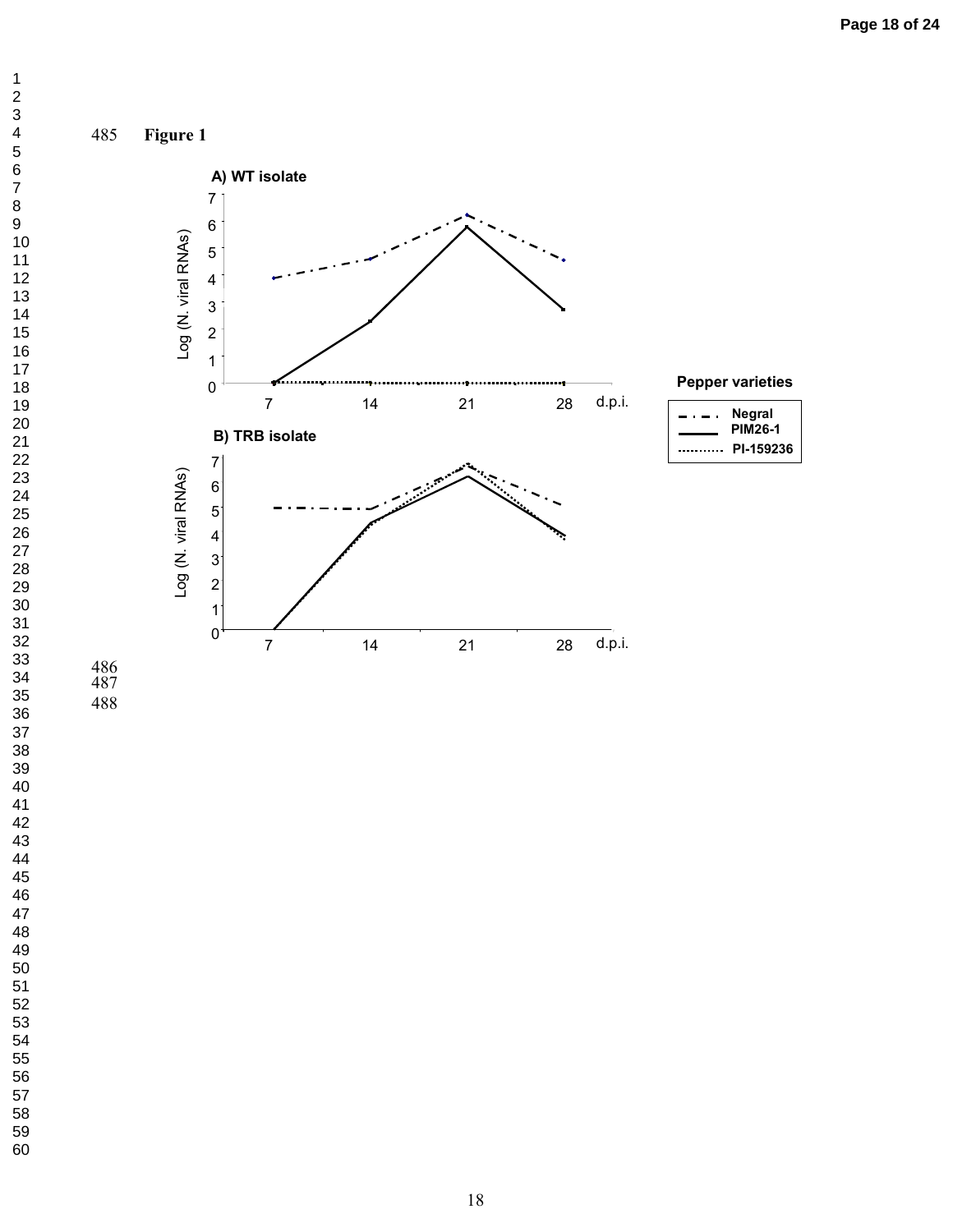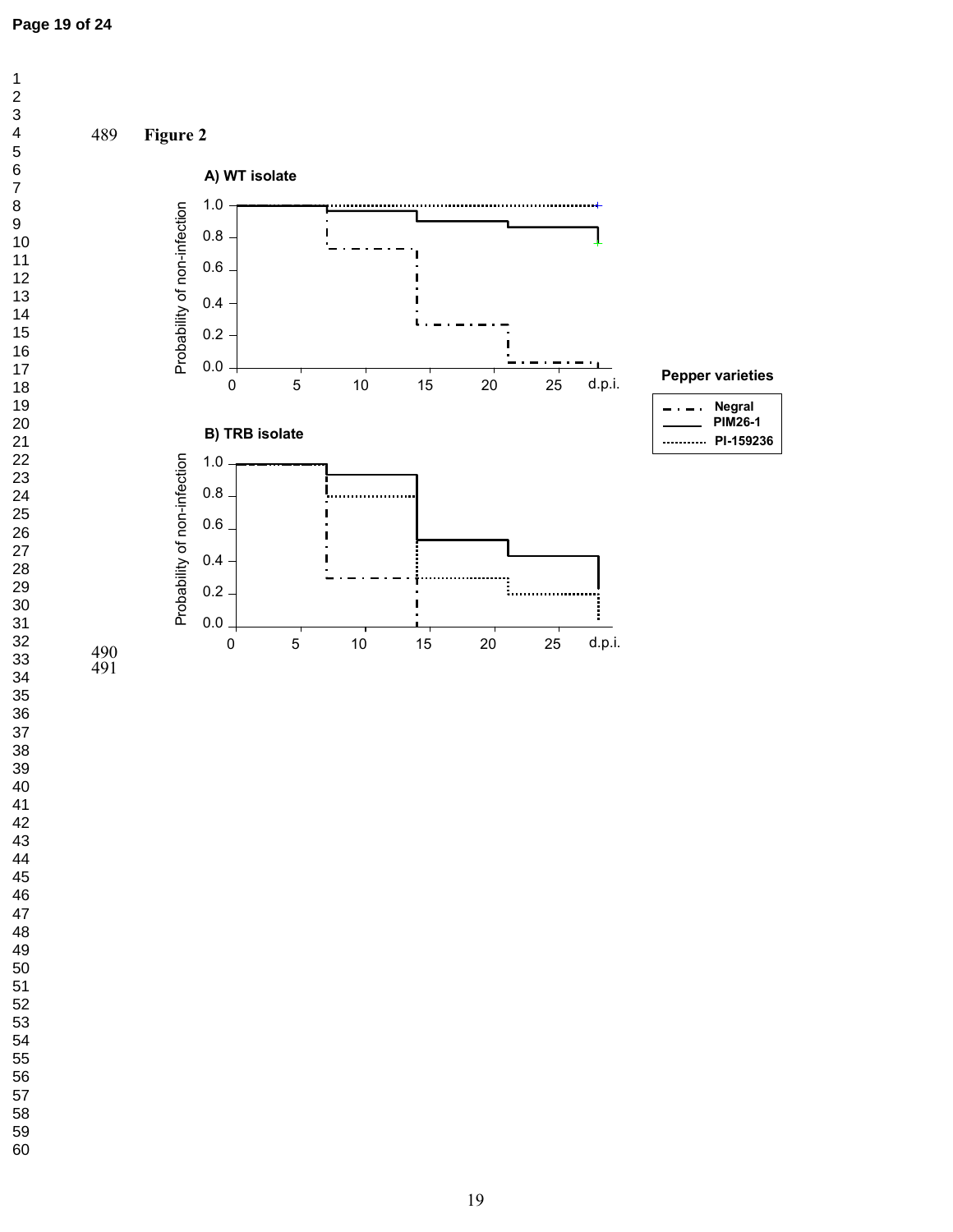

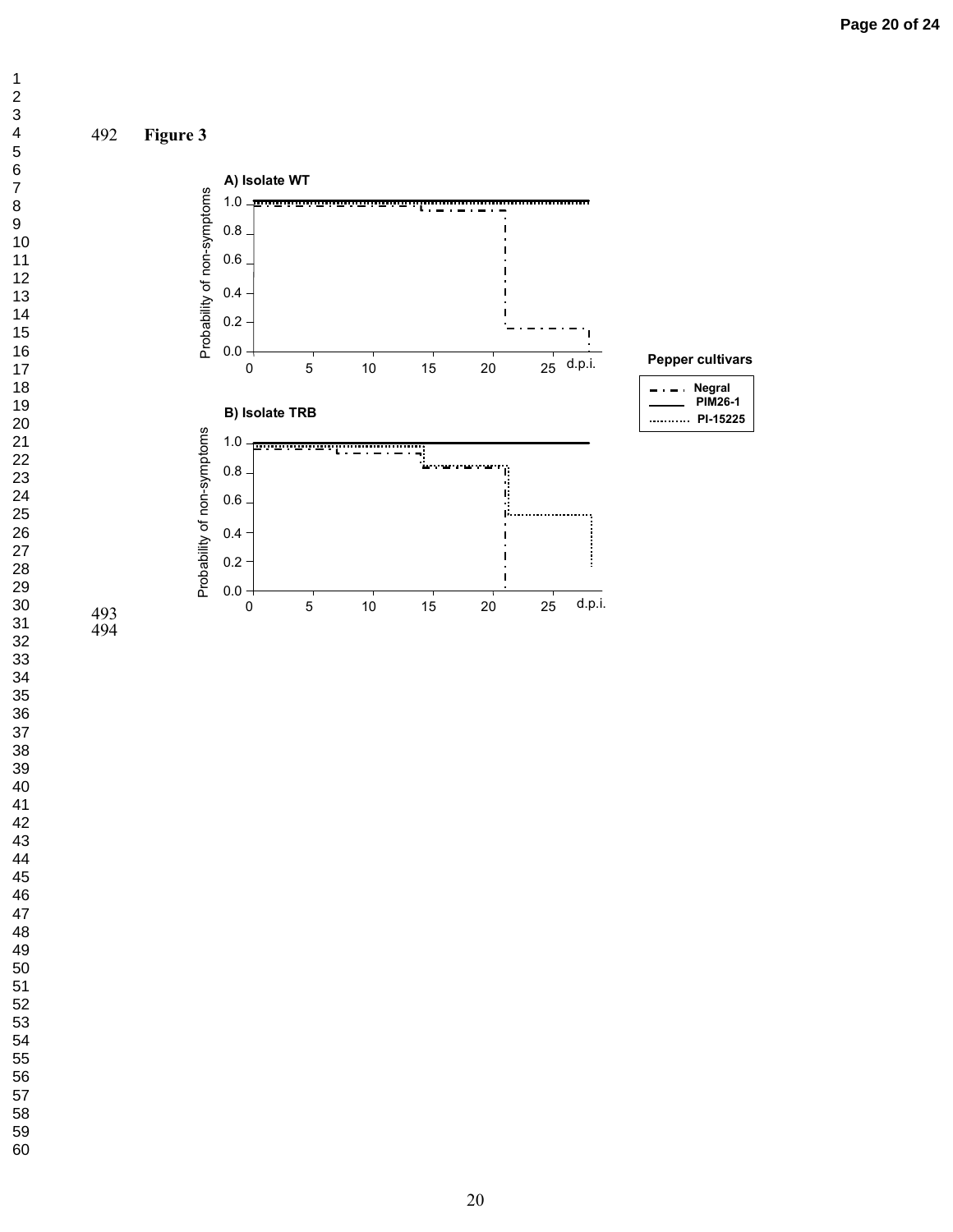1 2 3 4 5 6 7 8 9 10 11 12 13 14 15 16 17 18 19 20 21 22 23 24 25 26 27 28 29 30 31 32 33 34 35 36 37 38 39 40 41 42 43 44 45 46 47 48 49 50

495 **Table 1.** Analysis of three variables over time to evaluate resistance and tolerance of three 496 pepper genotypes to two TSWV biotypes

|                             |                       | Negral <sup>a</sup> |                            |                           | PI-159236 <sup>ª</sup> |                                               |                           | $PIM26-1a$      |                            |                           |
|-----------------------------|-----------------------|---------------------|----------------------------|---------------------------|------------------------|-----------------------------------------------|---------------------------|-----------------|----------------------------|---------------------------|
|                             |                       | $WT^b$              | TBR <sup>b</sup>           | $\mathbf{C}^{\mathbf{b}}$ | $WT^b$                 | $\mathbf{T}\mathbf{B}\mathbf{R}^{\mathrm{b}}$ | $\mathbf{C}^{\mathbf{b}}$ | $WT^b$          | TBR <sup>b</sup>           | $\mathbf{C}^{\mathbf{b}}$ |
| $RT-qPCRc$                  | $N^d$                 | 6                   | 6                          | $\boldsymbol{2}$          | 6                      | 6                                             | $\boldsymbol{2}$          | 6               | 6                          | 2                         |
|                             | $7$ dpi $^e$          | $7.5 \pm 4.5^3$     | $8.9 \pm 2.9^4$            | $\mathbf{0}$              | $\boldsymbol{0}$       | $\theta$                                      | $\theta$                  |                 |                            | $\theta$                  |
|                             | $14$ dpi $^e$         | $3.9 \pm 0.9^4$     | $8.2 \pm 0.9^4$            | $\boldsymbol{0}$          | $\boldsymbol{0}$       | $1.8 \pm 0.6^4$                               | $\theta$                  | $1.8 \pm 1.8^2$ | $2.3 \pm 1.3^4$            | $\Omega$                  |
|                             | $21$ dpi $^e$         | $1.7 \pm 0.5^6$     | $4.4 \pm 0.7$ <sup>6</sup> | $\boldsymbol{0}$          | $\boldsymbol{0}$       | $5.8 \pm 4.2^6$                               | $\boldsymbol{0}$          | $5.8 \pm 2.9^5$ | $1.7 \pm 0.6$ <sup>6</sup> | $\theta$                  |
|                             | 28 dpi <sup>e</sup>   | $3.4 \pm 1.6^4$     | $9.7 \pm 2.0^4$            | $\boldsymbol{0}$          | $\boldsymbol{0}$       | $4.5 \pm 1.8^3$                               | $\boldsymbol{0}$          | $5.2 \pm 5.2^2$ | $6.3 \pm 5.7^3$            | $\theta$                  |
| <b>ELISA<sup>c</sup></b>    | $N^d$                 | 30                  | 30                         | 4                         | 30                     | 30                                            | $\overline{\mathbf{4}}$   | 30              | 30                         | 4                         |
|                             | $7$ dpi $^{\rm e}$    | 8                   | 21                         | $\boldsymbol{0}$          | $\mathbf{0}$           | 6                                             | $\boldsymbol{0}$          | 1               | 2                          | $\theta$                  |
|                             | $14$ dpi $^e$         | 22                  | 30                         | $\boldsymbol{0}$          | $\boldsymbol{0}$       | 21                                            | $\boldsymbol{0}$          | 3               | 14                         | $\theta$                  |
|                             | $21$ dpi $^e$         | 29                  | 30                         | $\boldsymbol{0}$          | $\boldsymbol{0}$       | 24                                            | $\theta$                  | $\overline{4}$  | 17                         | $\theta$                  |
|                             | 28 dpi <sup>e</sup>   | 30                  | 30                         | $\boldsymbol{0}$          | $\boldsymbol{0}$       | 29                                            | $\boldsymbol{0}$          | 7               | 22                         | $\theta$                  |
| <b>Symptoms<sup>c</sup></b> | $N^d$                 | 30                  | 30                         | 4                         | 30                     | 30                                            | 4                         | 30              | 30                         | 4                         |
|                             | $7$ dpi $^e$          | 15(0)               | 23(1)                      | $\boldsymbol{0}$          | $\boldsymbol{0}$       | 3(0)                                          | $\theta$                  | $\theta$        | $\Omega$                   | $\Omega$                  |
|                             | $14$ dpi <sup>e</sup> | 21(2)               | 27(4)                      | $\boldsymbol{0}$          | $\boldsymbol{0}$       | 15(4)                                         | $\boldsymbol{0}$          | 1(0)            | 4(0)                       | $\theta$                  |
|                             | $21$ dpi $^e$         | 30(25)              | 30(30)                     | $\boldsymbol{0}$          | $\boldsymbol{0}$       | 22(14)                                        | $\boldsymbol{0}$          | 3(0)            | 13(0)                      | $\theta$                  |
|                             | $28$ dpi $^e$         | 30(30)              | 30(30)                     | $\boldsymbol{0}$          | $\boldsymbol{0}$       | 30(25)                                        | $\theta$                  | 5(0)            | 21(0)                      | $\theta$                  |

497 <sup>a</sup> Pepper genotypes: Negral (considered as susceptible), PI-159236 (with the resistance gene 498 *Tsw*) and PIM26-1 (new accession).

<sup>b</sup>Inocula: TSWV isolates of biotype wild type (WT) and *Tsw*-resistance-breaking (TBR) and 500 mock- or non-inoculated controls (C).

501 <sup>c</sup>Analysis. **RT-qPCR** to evaluate viral accumulation (mean viral titer for 6 replicates, 502 corresponding to 6 groups of 5 plants or two groups of two plants for controls and standard 503 error), **ELISA** to evaluate the number of TSWV-infected plants, and **Symptoms**, number of 504 plants with symptoms (number of plants with severe symptoms is between parentheses) 505 evaluated by visual inspection. Viral accumulation is presented simplified, ex. is  $7.5 \times 10^{3} \pm$ 506  $4.5 \times 10^3$ .

507  $\text{d}N$  = number of replicates. **RT-qPCR**: 6 groups of 5 plants for WT and TBR and 2 groups of 2 508 plants for C, **ELISA** and **symptom**s: 30 individual plants for WT and TBR and 4 for C (2 509 mock- and 2 non- inoculated).

510 <sup>e</sup> Time of taking measurements: 7, 14, 21 and 28 days post-inoculation (dpi). Mean number of

511 TSWV RNA molecules (for 6 replicates), number of TSWV-infected plants and number of

512 plants with symptoms or severe symptoms (between parentheses) are indicated for each time.

513

58 59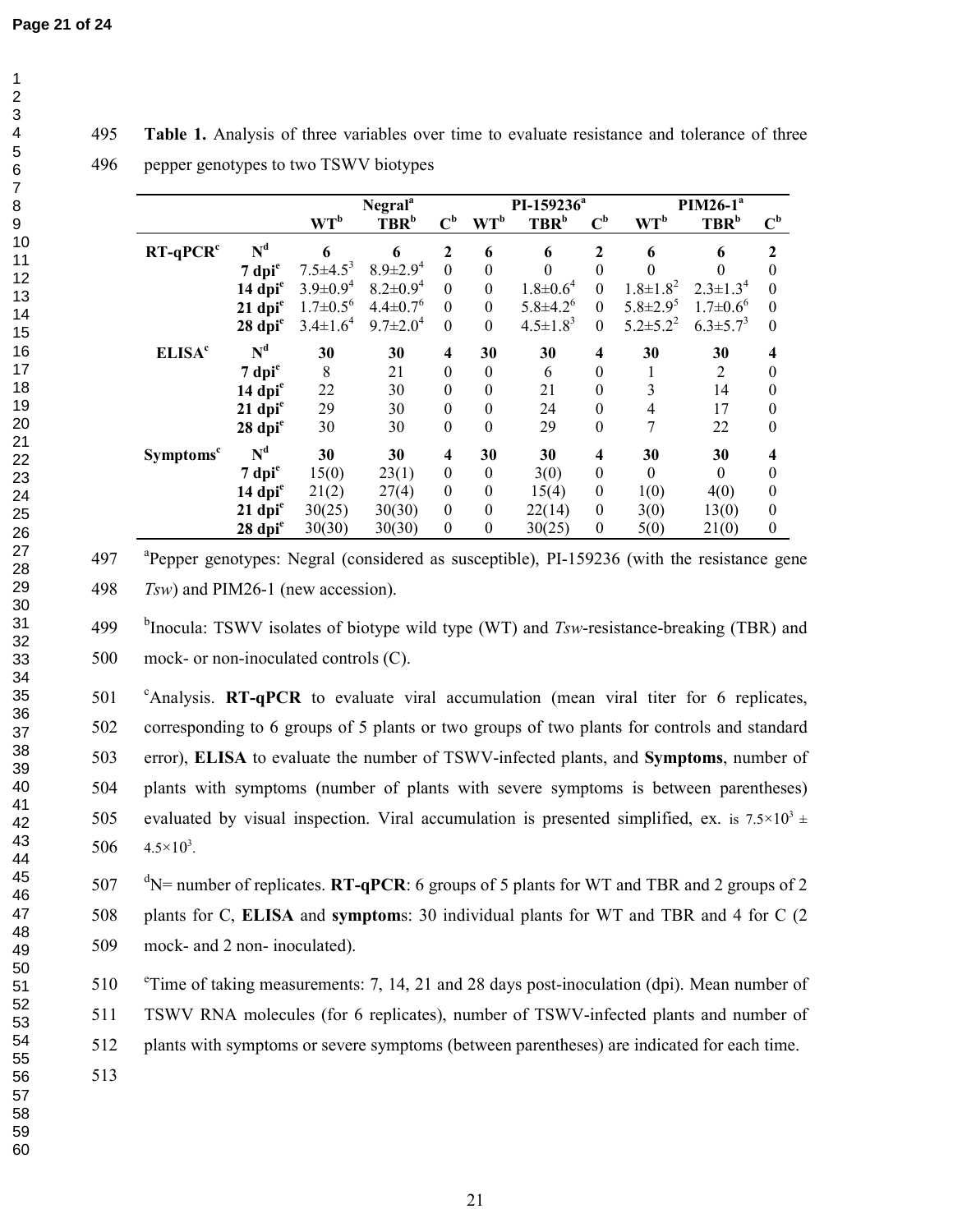| <b>TSWV</b> biotype <sup>a</sup> Pepper variety <sup>b</sup> |                | $W$ (mean) <sup>c</sup>        | <b>GLM</b> test <sup>d</sup> |
|--------------------------------------------------------------|----------------|--------------------------------|------------------------------|
| WT                                                           | <b>Negral</b>  | $1.239 \pm 0.041$              | А                            |
|                                                              | PI-159236      | $1.000 \pm 0.000$ <sup>e</sup> | В                            |
|                                                              | <b>PIM26-1</b> | $1.086 \pm 0.063$              | $\subset$                    |
| TBR                                                          | <b>Negral</b>  | 1.290 0.019                    | А                            |
|                                                              | PI-159236      | $1.204 \pm 0.047$              | В                            |
|                                                              | <b>PIM26-1</b> | $1.157 \pm 0.056$              | В                            |

**Table 2.** Absolute fitness (*W*) for evaluation of resistance levels to TSWV

515 <sup>a</sup>Three pepper varieties: Negral (susceptible), PI-159236 (with resistance gene *Tsw*) and

516 PIM26-1 (new accession).

517 b<sup>b</sup>Two TSWV isolates: wild type (WT) and *Tsw* resistance breaking (TBR).

518 °Mean and standard error of absolute fitness (W=  $e^r$ , being r the Malthusian growth rate) for

519 six replicates (6 groups of 5 plants).

520 <sup>d</sup>For each virus biotype, different letters indicate significant differences according to a

521 Gamma generalized linear model (overall p-value < 0.05 by using Bonferroni correction).

<sup>e</sup> Null accumulation as the virus never infected the host, indicating absolute resistance.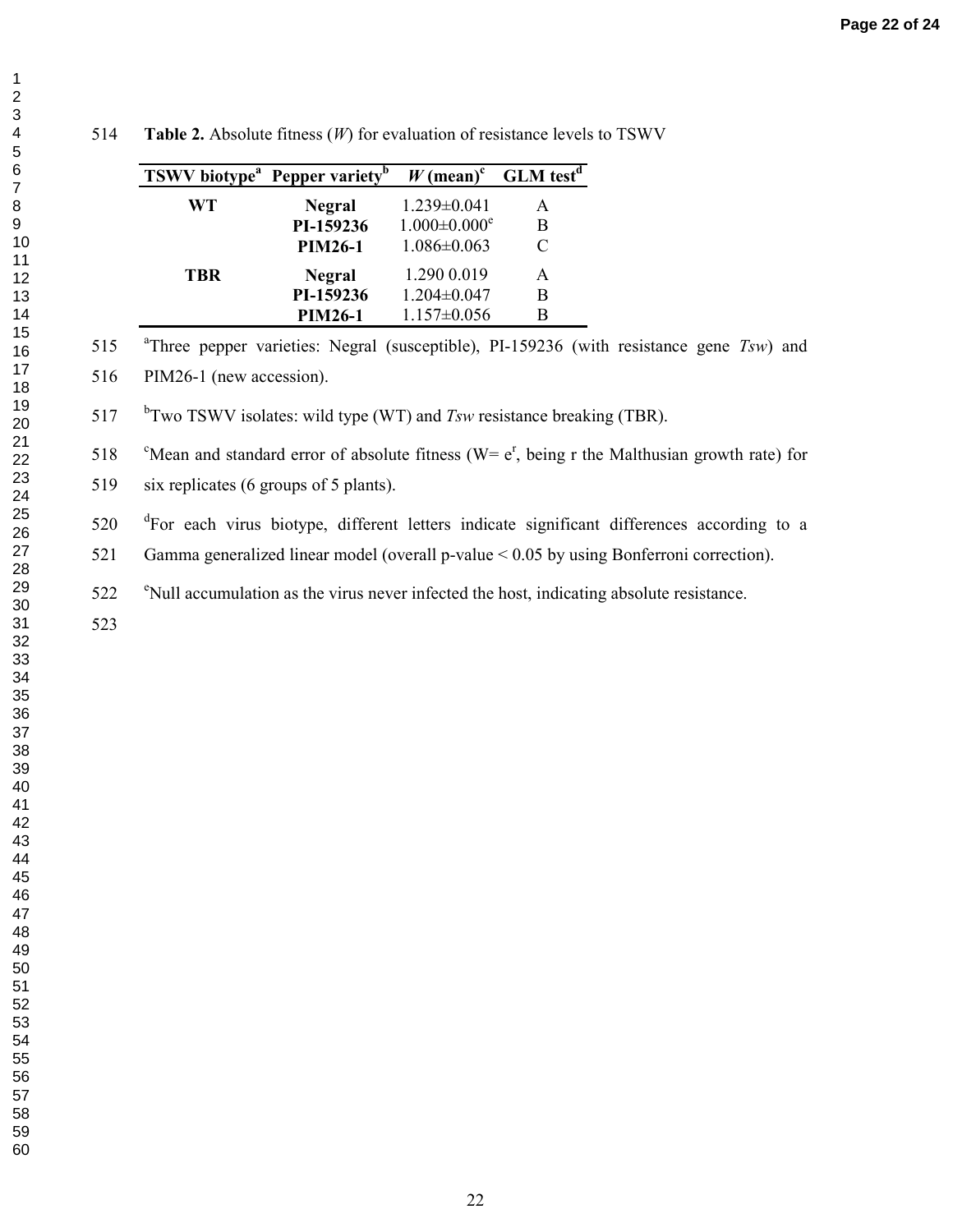| <b>TSWV</b><br><b>biotype</b> <sup>a</sup> | <b>Pepper</b><br>variety <sup>b</sup> | <b>Imd</b><br>$(median)^c$ | Im<br>(mean) <sup>d</sup> | Log-rank<br>test <sup>e</sup> | Number of infected plants<br>at 28 dpi |
|--------------------------------------------|---------------------------------------|----------------------------|---------------------------|-------------------------------|----------------------------------------|
| WT                                         | <b>Negral</b>                         | 14                         | $14.2 \pm 1.0$            | A                             | 30                                     |
|                                            | PI-159236                             | $N^{f}$                    | $\mathrm{N}^{\mathrm{f}}$ | B                             | 0                                      |
|                                            | <b>PIM26-1</b>                        | $N^{f}$                    | $26.1 \pm 0.9$            |                               |                                        |
| <b>TBR</b>                                 | <b>Negral</b>                         |                            | $9.1 \pm 0.6$             | A                             | 30                                     |
|                                            | PI-159236                             | 14                         | $16.1 \pm 1.3$            | B                             | 29                                     |
|                                            | <b>PIM26-1</b>                        | 21                         | $20.3 \pm 1.3$            | B                             | 23                                     |

**Table 3.** Survival time to viral infection for evaluation of resistance levels to TSWV

525 <sup>a</sup>Two TSWV biotypes: wild type (WT) and *Tsw* resistance breaking (TBR)

526 <sup>b</sup>Three pepper varieties: Negral (susceptible), PI-159236 (with resistance gene *Tsw*) and

527 PIM26-1 (new accession)

528 *<sup>c</sup>Imi*, median survival time (that in which 50% of the plants remain non-infected) estimated 529 according to a Kaplan-Meier survival analysis for 30 replicates (plants)

  $\frac{d}{m}$ , mean and standard error of survival time (that in which a single plant is expected to 531 remain no infected) estimated according to a Kaplan-Meier survival analysis for 30 replicates 532 (plants).

533 <sup>e</sup>For each virus biotype, different letters indicate significant differences according to a long-534 rank test (overall p-value < 0.05 by using Bonferroni correction).

535 <sup>f</sup>N means it cannot calculated indicating absolute resistance(no plant became infected)or 536 almost absolute resistance.